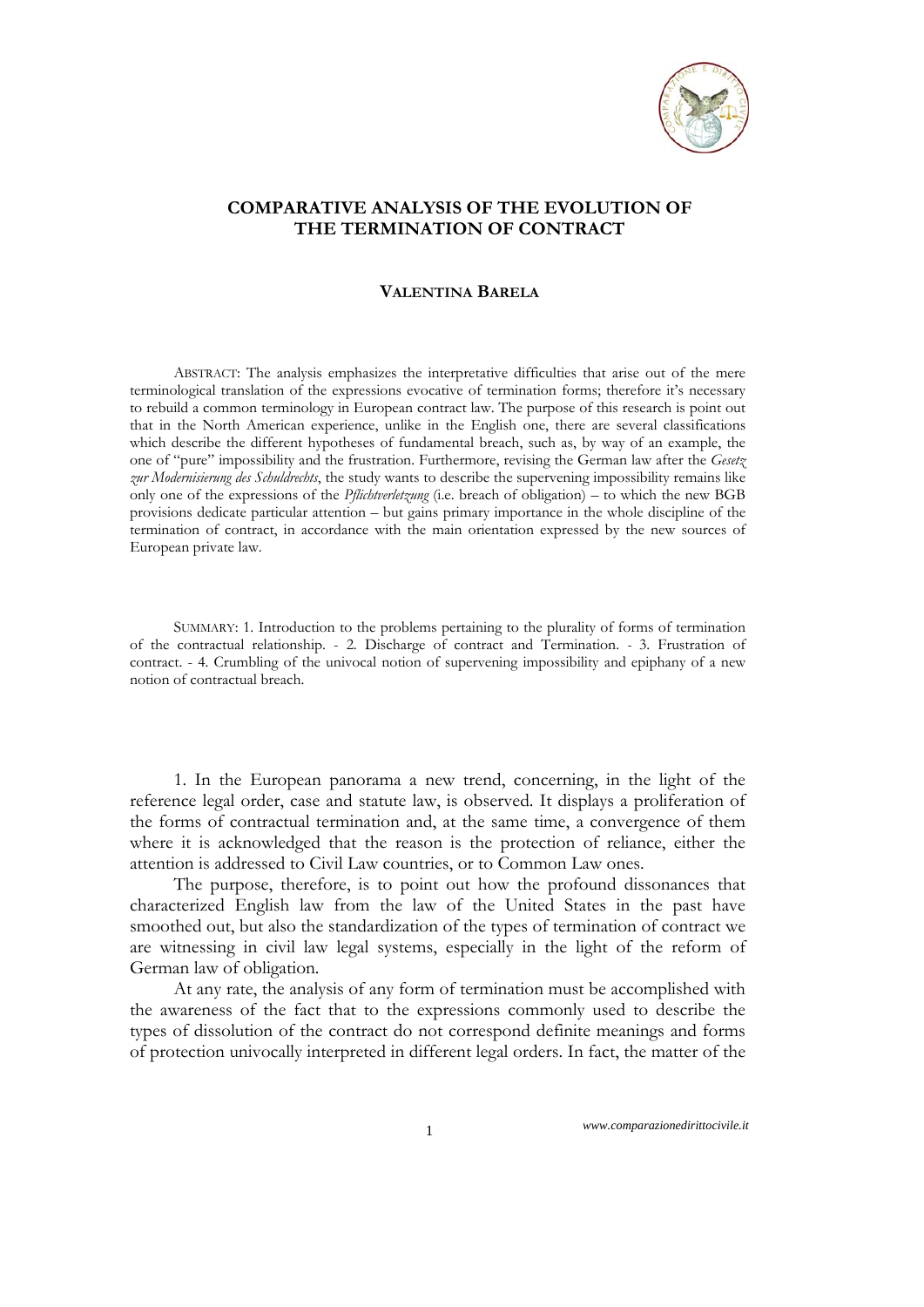

termination of the contractual relationship is one of the many clear exemplifications of the problem of "languages"; nevertheless, the same *contratto* cannot be translated with the term "contract" if we consider that, for instance, the *donazione* is not a contract but a "deed" in English law. Anyway, each expression in range of the same order often presents different meanings according to the matters in question, without considering how the settlement of the same idiom in territories representative of different cultures could determinate the use of the same expression to describe dissimilar legal situations<sup>1</sup>, or, vice versa, how for the same juridical phenomenon different terms are used without a reasonable reason<sup>2</sup>. It is thereby necessary to conduct a semantic analysis of the terms and try to find a conceptual equivalence in so far as, beyond the rare hypotheses in which a new term is coined, more frequently, it has a specific national origin and when it is eradicated from its own territory, it often acquires uncertain and contrasting meanings. However, notwithstanding the efforts of several academics, it turns out to be almost impossible to express in a common norm identical operational rules considering the difficulties of expressing the same legal institute in the juridical taxonomy of the single legal order.

This analysis also emphasizes the necessity of rebuilding a common terminology in European contract law, that either serves as a basis for the lawmaking – expressive of a reduction of the asymmetry between the European legal orders – or as a bridge for a dialogue with overseas experiences<sup>3</sup>.

<sup>1</sup> Globalization, as well as the same new way of conceiving European law, has induced several scholars to intensify their researches on the problems related to language and law. In the past, this aspect used to be of interest to international organizations in particular, as well as to mixed legal systems, where a linguistic and conceptual coordination of *civil law* and *common law* traditions has been necessary. Today, instead, it has become an aspect that cannot be disregarded by any legal practitioner, even should he move in a strictly local area. *Cf*. G. DANNEMANN, S. FERRERI, M. GrAZIADEI, *The Contribution of the Terminology Group*, in *Principles of Existing European Contract Law*, *Contract*, I, Sellier Monaco 2008, p. XXXIII *et seq*.; B. POZZO (edited by), *Europa e linguaggi giuridici*, Milano, 2008, *passim*; B. PASA, *Old Terms for New Concepts in Consumer Contracts?*, in *European Legal Integration***:** *The New Italian Scholarship*, Jean Monnet Working Paper, 9, 2007, pp. 1- 29; B. PASA, P. ROSSI, M. WEITENBERG, *Il diritto contrattuale europeo tra Direttive comunitarie e trasposizioni nazionali*, Torino, 2007, *passim*; P. ROSSI, *Il diritto europeo nella comparazione tra sistemi giuridici nazionali: analisi linguistica e contesti interpretativi*, Torino, 2006, *passim*; S. FERRERI, *La lingua del legislatore: Modelli comunitari e attuazione negli Stati membri*, in *Rivista di diritto civile*, 2004, P. I, pp. 561-579; P. ROSSI, C. VOGEL, *Terms and Concepts: Towards a Syllabus for European Private Law, in European Review if Private Law*, 2004, 12, pp. 293 *et seq*. B. POZZO, *Harmonisation of European Contract Law and the Need of Creating a Common Terminology***,** in *European Review of Private Law*, 2003,11, p. 755 *et seq*.; R. SACCO, *Traduzione giuridica*, in *Digesto, sez. Civ*., *Aggiornamento*, 1, Torino, 2000, p. 722 *et seq*. R. SACCO, *Langue et droit*, in R. SACCO- L. CASTELLANI, *Les Multiples langues du droit*, *L'Harmattan Italia*, Torino, 1999.

<sup>&</sup>lt;sup>2</sup> Note in this context that in the English legislation the withdrawal from consumer contracts is defined with the term "withdrawal*"* when concerning co-ownership, whereas it is described as "right of renunciation*"* when concerning contracts transacted out of commercial premises. 3 This requirement is represented in the European field, for instance, by the realization of the DCFR,

which can be seen as an "academic exercise" that does not claim to replace the political discussion on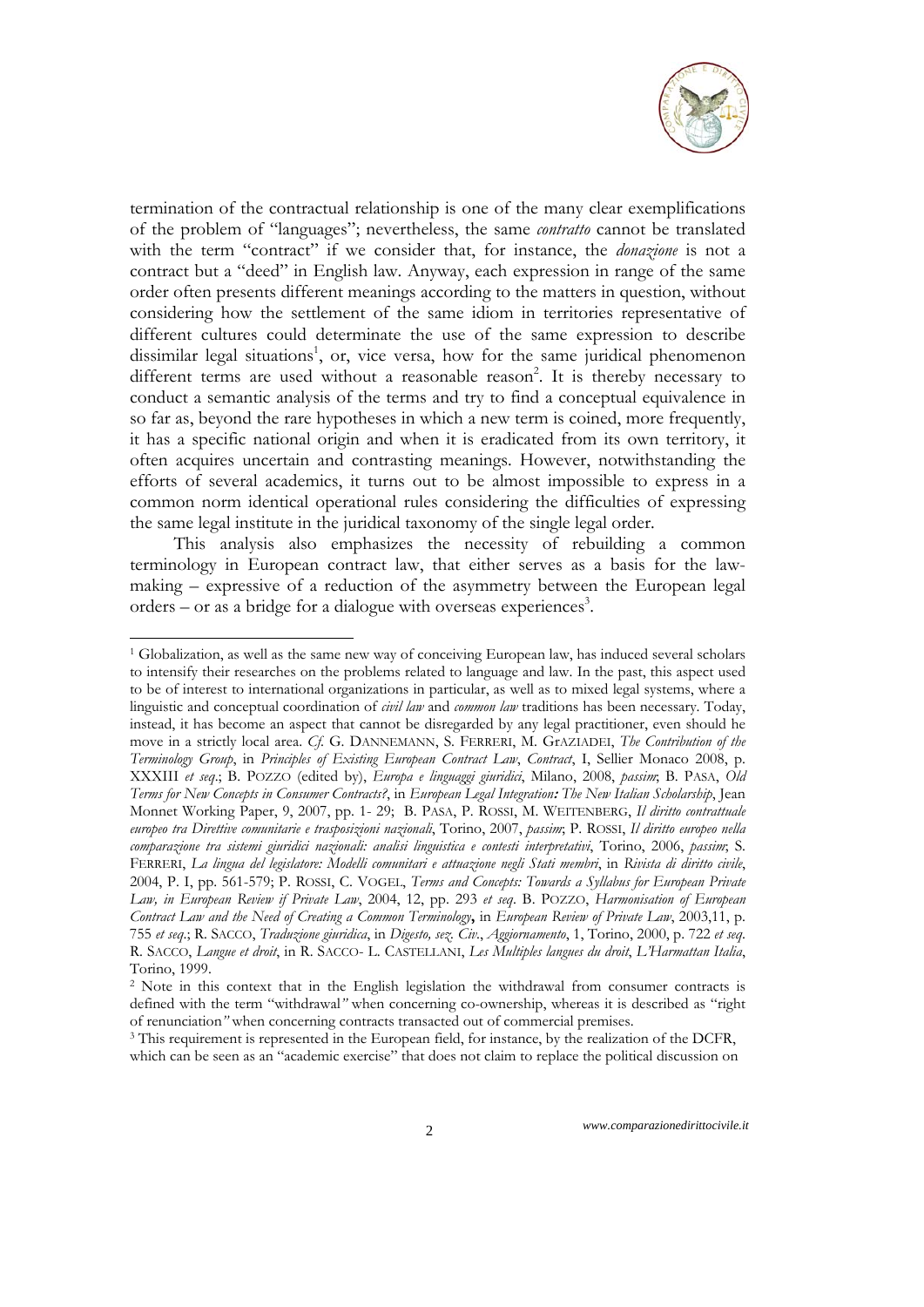

When the attention is placed on common law systems, it is possible from the outset to report that the profound divergences between the English and the U.S. legal systems have softened over the course of time, being the contrast between the rigid interpretation of the principle of *pacta sunt servanda* – typical of the English legal system – and the one of the principle which states that *impossibilium nulla obligatio est* – present in the Italian legal system as well as in the U.S. one – not current any longer.

However, in the U.S. legal model, as opposed to the English model, an increasingly penetrating intervention of the judge in the heart of the contract is found, to such an extent as to entirely replace the contracting parties. As a matter of fact, while in the English law the Courts mainly play a "certificatory" and "declaratory" role, not productive of constitutive effects, in the U.S. law judges play a particularly active role not only in the determination of compensation – for which a judicial activity of English judges as well as of those of the most traditional civil law countries is found – but also in the redefinition of the contents of the contract following the supervening event which, nevertheless, does not render the performance utterly impossible. The intervention of the judge in order to redefine the terms of the contract in response of different contractual circumstances is requested by the doctrine which sees the judge as the most competent authority in a position to accomplish an equitable allocation of contingency costs, going as far as to rewrite the contract, entirely replacing the contractual parties<sup>4</sup>.

The study of the termination of contract, especially if consequent upon "supervening events", in civil law and common law systems must proceed from an old assumption that in some ways has been brought into question over the years; it is the assertion according to which in common law systems the contract is a "pure" agreement, a consensus of minds, whereat the contractual liabilities of each party have their own independence. Thus, the impossibility of the performance of a contracting party could not affect the other autonomous promise, especially if the latter is expressed in a sum of money, as it turns out to be difficult to permit the discharge from the contract also for the other contracting party (that is, the

the improvement of the European market – on which, in any way, lots of expectations are based – but rather to officially enable the interpreter to intervene not only after the drafting of a legal text, but also in the previous stage of it.

The US experience merged into the *1980 United Nations Convention on Contracts for the International Sale of Goods* may be emulated where at art. 79 it is not utilized the expression impossibility, frustration or force majeure, but rather "failure to perform […] due to an impediment beyond his control". On the topic, see P. J. MAZZACANO, *Force Majeure, Impossibility*, *Frustration & the Like: Excuses for Non-Performance; the Historical Origins and Development of an Autonomous Commercial Norm in the CISG*, in *Nordic Journal of Commercial Law*, *issue* 2011#2.

<sup>4</sup> Moreover, it is interesting to observe how the particular judicial decision activity with regard to the contents of the contract is integrated in an adversary system where the litigants play a decisive role in the discovery.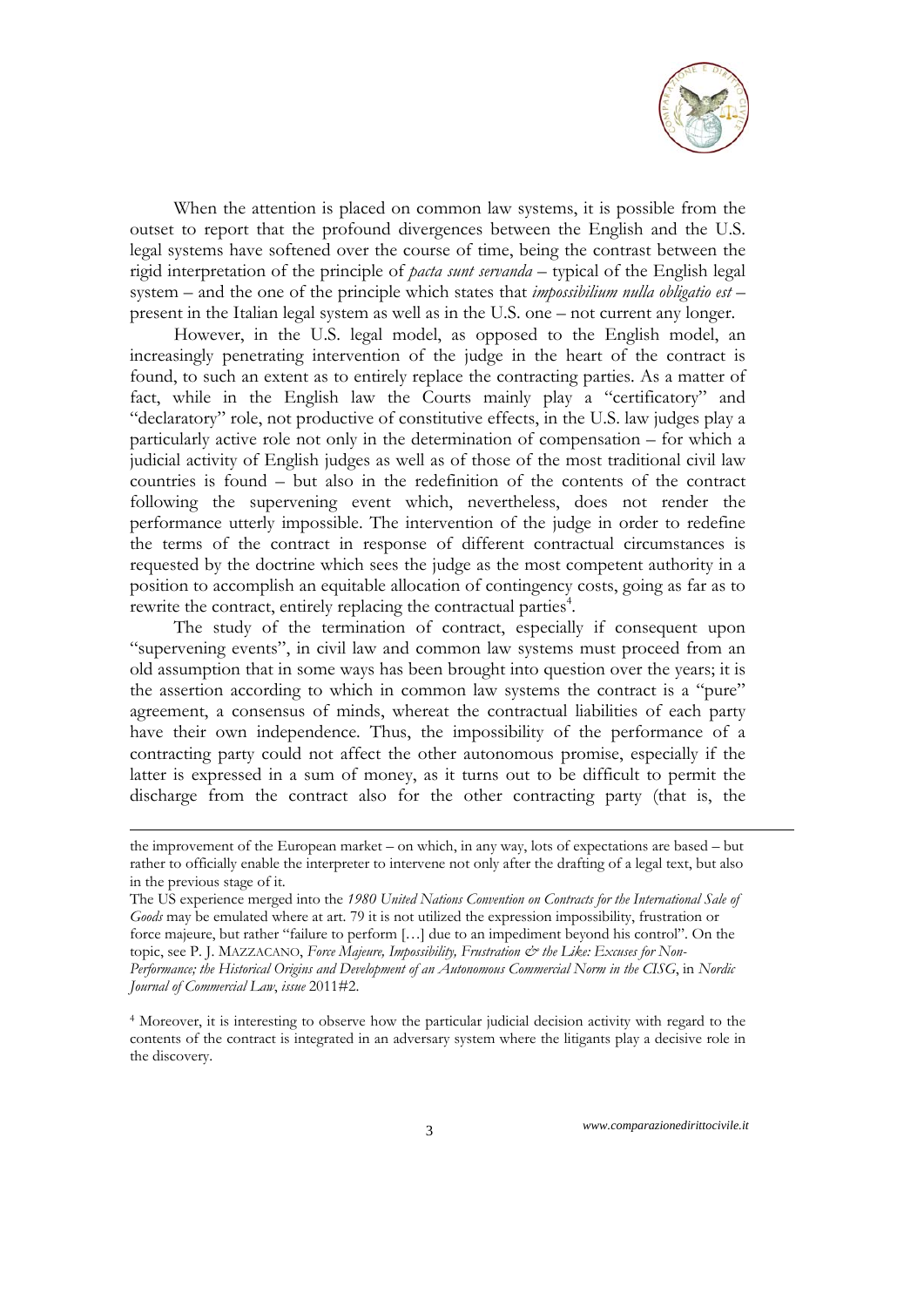

termination of the contractual relationship) due to impossibility of performance. But the leading theory of consideration has overcome the incontestability of this assumption giving interdependence to the promises. However, what is legally material today is the "perception" of the other contracting party, that is, what is recognized from the outside first and foremost by the counterpart; the relevance of the protection of reliance ensures that the contract is evaluated from an objective perspective. Moreover, in English law the assumption of the obligation is not in principle tied to the "possibility" of the promise, in fact, the principle of *pacta sunt servanda* was vigorously imposed in the past. In general, the obligor is always required to perform, also in a way that can be considered "equivalent", and, as an alternative, to compensate; whereas the "aggrieved party", which is the one subjected to breach, is entitled to terminate the contract.

In civil law legal systems, instead, where any analysis on the vices of consent is linked to the exchange relationship between the parties, "consent" and "object" (i.e. subject matter of the contract) are of substantial importance in terminating the contract. Therefore, the contingent impossibility of performance releases the obligor, entailing, as a consequence, the termination of the contract.

On the contrary, in English law the reflection is based on the objective fact that the contract cannot be performed due to frustration, namely due to the impossibility to fulfill the contractual purposes.

Regarding the causes of impossibility of performance, U.S. law structure differs, as we will see, from the Anglo-Saxon one if we notice the distinction between hypotheses of commercial impracticability (where the distortion of the contractual balance is caused by "material" impossibility) and cases of frustration of purpose (where the performance has become "useless"). It is possible to find this distinction in German law as well, where the *Äquivalenzstörung* (i.e. unconscionability) is regulated by § 313 (*Störung der Geschäftsgrundlage*) German Civil Code (BGB), whereas the *Zweckverfehlung* by § 275 BGB. In German law, especially after the new BGB rules of 2001, the importance of the adjustment of contract terms (*Anpassung*) as a remedy has increased. French law has moved in this direction too, even if through the operation of the doctrinal formant which has elaborated the so-called *théorie de l'imprévision*, often disapplied by the same civil jurisdiction that, in spite of the administrative one, has been reluctant to recognize this power of intervention to restore the balance of contractual asymmetries.

The Italian legal order, instead, seems not to contemplate specifically the second category. It is left to the judicial interpretation which offers, depending on the case under consideration, different solutions, almost all of them falling into the category of *presupposizione*<sup>5</sup>. The termination of contract for supervening

<sup>5</sup> The *presupposizione*, although not yet contemplated in any provision, is a dogmatic principle to be observed in "absolute" terms ; the defect of which counts with regard to the invalidity of contract. It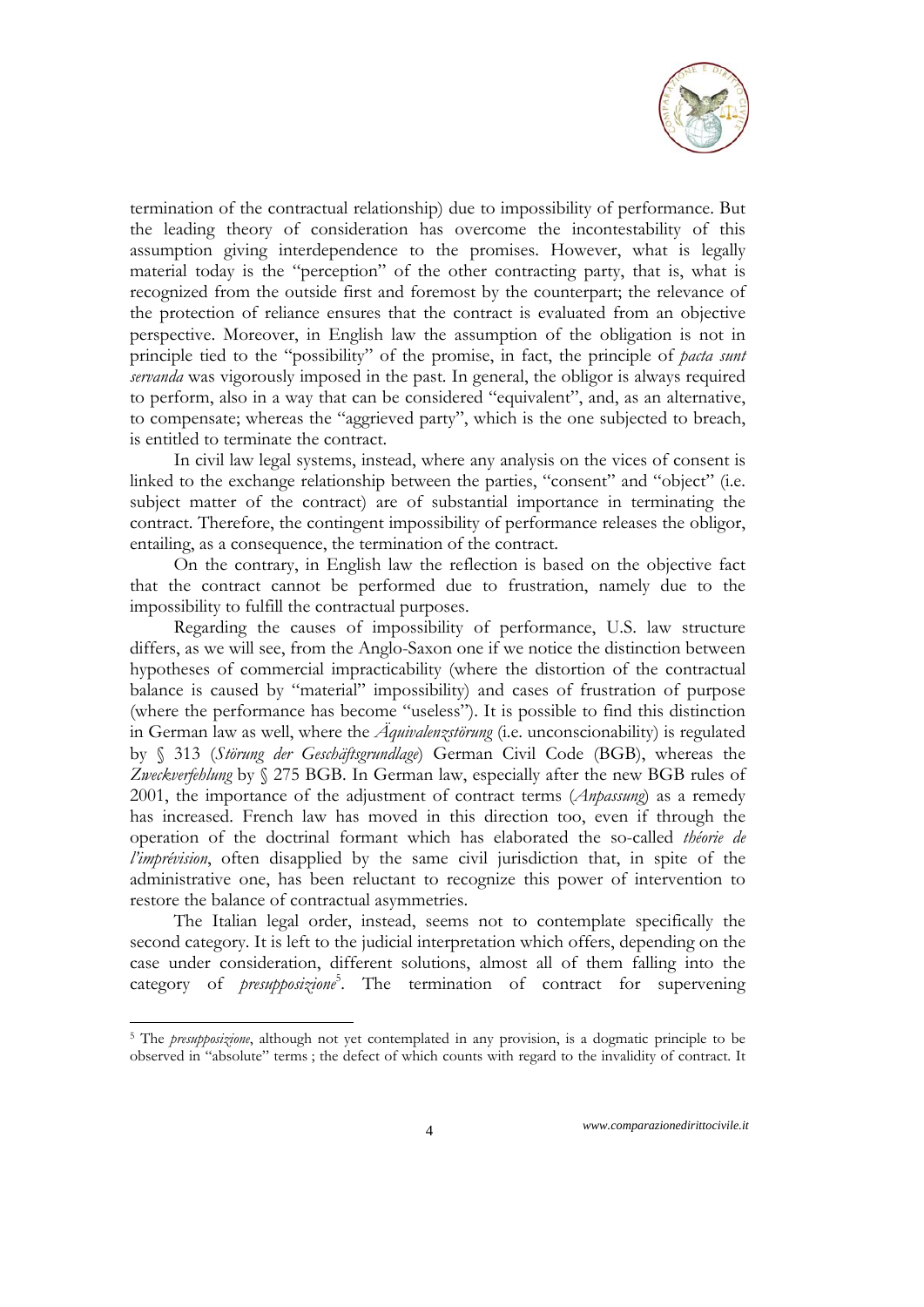

unconscionability requires to be dealt with as a different topic. As we will see, the remedies given by the German model differ from the supervening events that lead to impossibility, distancing itself from the uniformity of the *disciplina "risolutoria"* provided in the Italian civil code, which nonetheless, even if in residual terms, suggests the solution of a contractual rebalancing, through a fair variation of the contractual conditions offered by the party against which the discharge is requested.

Regarding the interpretative difficulties that arise out of the mere terminological translation of the expressions evocative of termination forms, it is possible to observe, by way of an example, how the expressions "breach of contract" and "discharge", wherewith the termination of the effects of the contract due to failure (whichever the reason is) is meant, are often referred to dissonant legal situations. The expression "discharge", in particular, has been the subject of careful studies. The doctrine has made different classifications in order to clarify the forms

1

can be defined as the objective (past, present and future) *de facto* and *de jure* situation taken in consideration – though in default of an explicit reference in contractual clauses – by the contracting parties in the formation of their consent as a condition of validity and effectiveness of the contract (the so-called *condizione non sviluppata o inespressa*,), the failure or accomplishment of which is totally unrelated to activity and will of the contracting parties and does not correspond – complementing it – to the subject matter of a specific obligation of both the parties.

In confirmation of a continuous reference to the *presupposizione*, as an unconnected part with reasons and cause, but as relevant as them for the validity of contract (*cf.* Cass. civ., sez. III, judgment 25.05.2007, n. 12235); all the more so if it is intended as a concrete cause and not as an abstract type any longer (Cons. Stato, sez. III, 07.06.2012); however, it is sometimes assimilated to the condition, and other times deepened in the broader issue concerning the cause. In accordance with this orientation a recent pronouncement of the Italian Court of Appeal, which has determined that in the contract wherein might be recognized a *presupposizione* (that is an objective *de facto* situation which – though not mentioned – has been implied or considered by the contracting parties as an implied premise of their consent, independently of their will), where the "presupposed" situation is already "defective" at the time of conclusion of contract, a case of nullity of the contract occurs, wherein the said defect turns to be a *mancanza di causa* (i.e. failure of "cause"); where instead the "presupposed" situation fails afterwards in the performance of the already executed contract, the contract itself terminates for "*fatto non imputabile alle parti"*, that is, for an event not due to liability of the parties (so, App. Roma, Sez. I, 04/06/2012). For a representative picture of tendency of doctrine and lines of decision with regard to the *presupposizione*, see A. BELFIORE, *Il contratto in generale*, Toma IV, *La presupposizione*, in *Trattato di diritto privato*, edited by Mario Bessone, Vol. XIII, Torino, 2003, *passim*, however at p. 1 in particular, Belfiore, states how the *presupposizione* is not an autonomous legal institution, but rather an "institution, or entity or principle" able to concentrate and stabilize not rational decisional models and interpretative policies. It must be also said that the institution of *presupposizione*, though recognized by doctrine as well as by decisions of the courts since the beginning of the 40s, initially received scant implementation. In confirmation of this, see Cass. January 15, 1947, n. 32. in *Monit. Trib.*, 1947, p. 3; Cass. July 1, 1947, in *Riv. Dir. Comm*., 1947, II, p. 163, with note by R. SACCO, *La presupposizione e l'art. 1467*. On the issue, see also C. RUPERTO-V. SGROI, *Nuova rassegna di giurisprudenza sul codice civile*, vol. IV, t. II, edited by R. Sgroi, Milano, 1994, p. 946 *et seq.* and A. CATAUDELLA, *Sul contenuto del contratto*, Milano, 1966, p. 232- 348, who pointed out from the outset the operative value of the *presupposizione*.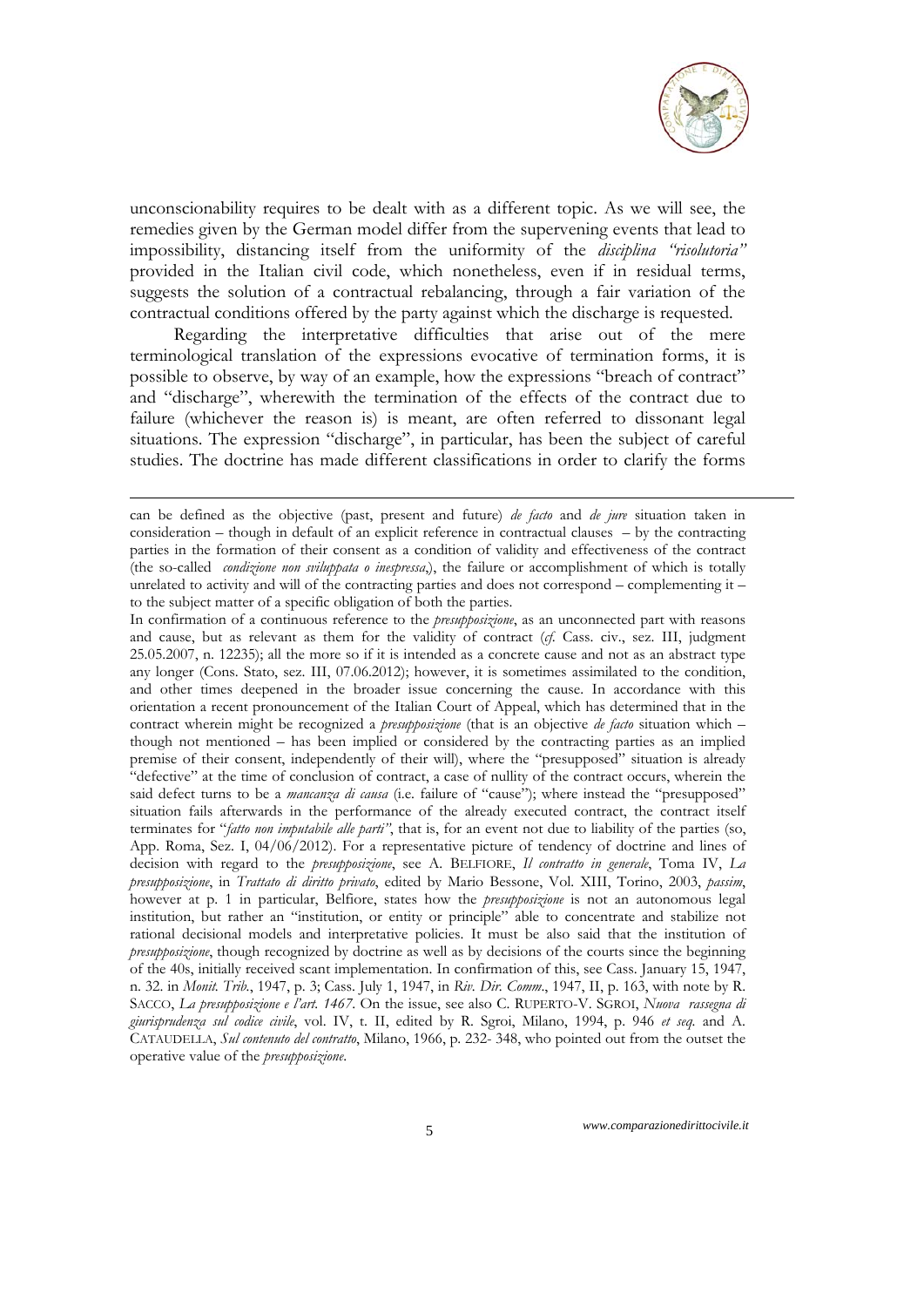

of termination out of a set pattern, even if both the English and the U.S. legal orders (though the latter to a much lesser degree) do not present systematic regulations concerning the termination of contract, comparable to the one provided in the Italian civil code where an entire chapter is dedicated to the *risoluzione del contratto* (artt. 1453  $-1469$  c.c.)<sup>6</sup>.

2. It is possible to notice the profound evolution over the centuries of the concept of "discharge of contract" if we only think that in the end of the 16<sup>th</sup> century it was strictly related to the death of the debtor in case of personal service contracts. These hypotheses have been differently applied in the English legal model, as opposed to the North-American one, if we think that the latter has considered the *intuitu personae* also in reference to the identity of the counterpart (i.e. the creditor). With time, the importance of the exact performance of the contract has made fall within the hypothesis of "discharge" also the cases of serious disease which made the debtor in any case incapable to perform the contract. It must be remembered, for example, the decision that stated the discharge of the contract due to the impossibility of an ill pianist to play in a concert. Also in this case, as in the one previously described, the discharge of contract is not seen from a subjective perspective, but rather from an objective one, therefore the good health of the artist is considered as an implied condition of the contract. Otherwise the impossibility of performance should be caused by a self-evident inevitable event, such as atmospheric agents. In fact, the hypotheses of "impossibility" were mainly provided with regard to discharge of maritime contracts, due to a "frustration of the adventure"<sup>7</sup>. Shortly afterwards the range of hypotheses of contracts discharged due to impossibility became wider and wider, as far as to include even the hypotheses of agreement to specific goods where the origin of the goods was fundamental and it turned to be "impossible".

The forms of discharge under consideration which primarily concern this analysis are the one "by breach" of one of the contractual parties and the one "by frustration". These forms demonstrate how it is not possible to have "breach of contract" if the contract is "frustrated", that is when the performance of one of the

-

<sup>6</sup> It is the Chapter XIV of the 4th Book of the Italian Civil Code which is divided in three Sections: *"della risoluzione per inadempimento"*; *"dell'impossibilità sopravvenuta"*; *"dell'eccessiva onerosità"*. On the topic, the doctrine is extremely extensive, *cf*. by way of representative example, some fundamental readings, B. GRASSO, *Eccezione di inadempimento e risoluzione del contratto*, Napoli, 1973, p. 32 *et seq*.; R. SACCO, *I rimedi sinallagmatici*, in *Tratt. di dir. civ.,* edited by Sacco, *Il contratto*, Torino, 1993, p. 393 for whom the objective elements do not affect the action of *risoluzione*; G. VISINTINI, *Inadempimento e mora del debitore*, Milano, 2006, p. 393.

<sup>7</sup> See *Anson's Law of Contract*, 27th edition, J. Beatzon, Oxford, 1998, p. 503.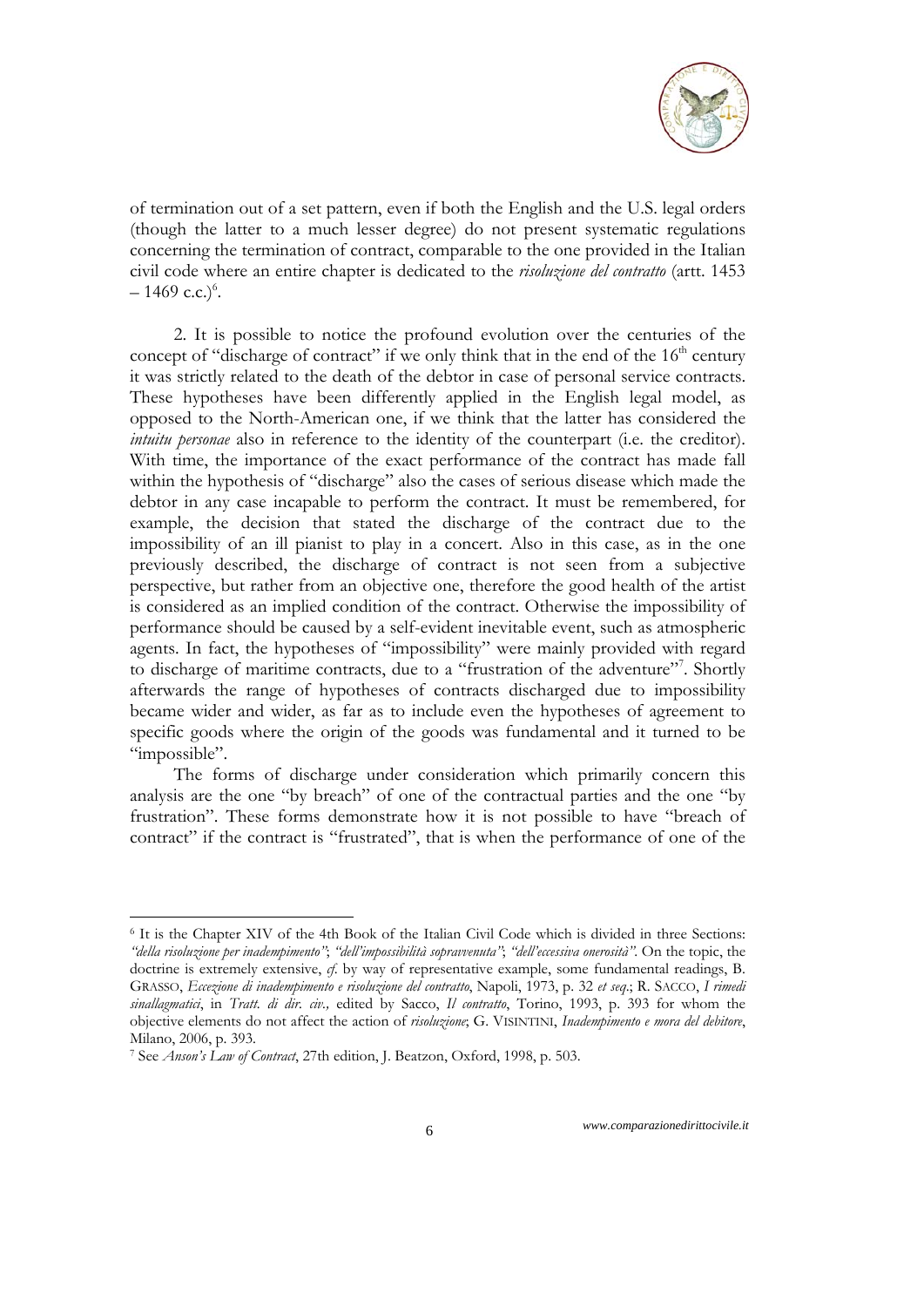

contractual parties becomes impossible not due to the fault of the defaulting party<sup>8</sup>. However, it is necessary to think that the release from contractual obligations of the parties is realized, first and foremost, through the discharge by performance, as well as by an agreement which either follows the contract or is expressly stated in the same "to-be-discharged" contract<sup>9</sup>. The latter may be either a case of bilateral or a case of unilateral discharge, which is the discharge that occurs by express will of only one of the contractual parties, only exceptionally, mainly in case of divisible contracts and provided that the will is communicated within a «reasonable» term<sup>10</sup>.

But the discharge by agreement comprises very different concepts such as the *discharge by release under seal*, *by accord and satisfaction*, *by rescission of a still enforceable contract*, without considering that the *payment of a debt or satisfaction of other obligation*<sup>11</sup> is indeed considered the first form of discharge.

The "by release under seal" typology may be considered as a solemn disclaimer, which does not require the presence of consideration, therefore the performance of one of the contractual parties does not appear necessary. The one concerning accord and satisfaction is another aspect of discharge by agreement, where the release from the contract occurs due to a new agreement and by the performance which was subject matter of the original obligation. In civil law orders, this hypothesis can be, at the same time, inserted among the other forms of discharge that are different from the performance, such as, for example, the novation. Also the rescission falls within the forms of discharge by agreement and takes place when the contract presents defects right from the start, seemingly in a very similar way to how provided in the Italian civil  $code^{12}$ , but, in fact, only when the contractual parties agree so that the contract is not enforceable any longer, that is when an agreement is executed and the consideration of each party is the abandon of the claims laid by the other party 13.

<sup>8</sup> At any rate, the "doctrine of frustration", as it is known today, comes from a very recent line of cases, which dates back to the well-known case J. Lauritzen A.S. v. Wijsmuller B.V., (The Super Servant Two) [1990], in 1 Lloyd's Rep. at p. 8.

<sup>9</sup> It is clear that, just as the contractual parties can, by agreement, create a contract, they can, similarly, discharge the contract; however, also in this case the contract must be supported by a consideration.<br><sup>10</sup> *Cf*. P.H. RICHARDS, *Law of contract*, Pearson Education, 2006, pp. 332- 336.<br><sup>11</sup> *Cf. Anson's Law of Contract*,

obtain the *rescissione* of contract, that is when one of the parties has "assunto obbligazioni a condizioni inique, per la necessità, nota alla controparte, di salvare sé o altri dal pericolo attuale di un danno grave alla persona", or when there is a "sproporzione tra la prestazione di una parte e quella dell'altra e la sproporzione è dipesa dallo stato di bisogno di una parte, del quale l'altro ha approfittato per trarne vantaggio".

<sup>13</sup> Moreover, also the rescission can occur in different ways: through the substitution of one of the contractual parties or through the indication of new terms as in the historic case *Morris v. Baron & Co*, now included in the *Arbitration Act*, 1996, s. 41 (3), provided that the intention to terminate the previous contract is well-expressed, or else it would be a case of variation.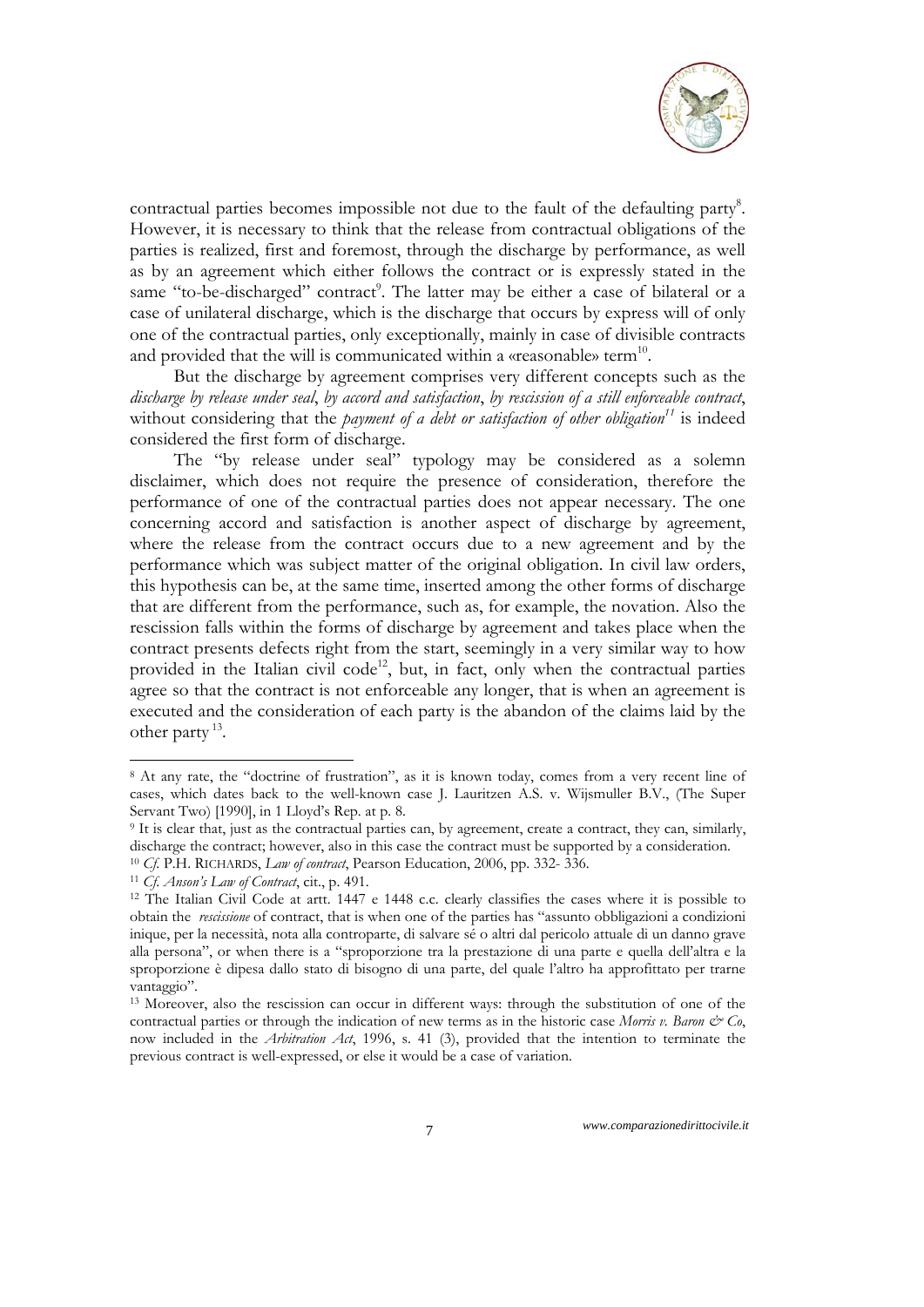

The rescission is often described as alternative to the termination of contract, but even though these two terms are misused in order to describe equivalent situations, in fact they technically represent different legal institutions. The rescission or (*Anfechtung* § 142 BGB) retroactively invalidates the effects of the contract and presumes that the agreement is vitiated, the termination, instead, presumes that the agreement is effective and, depending on whether it is a divisible contract or not, it can be respectively *Kündigung* or *Rücktritt* and has, in any case, *ex nunc* effects.

It is clear that these last two hypotheses occur with regard to synallagmatic contracts and must be considered as consequences of the breach of contract, whereat the termination is considered as a consequence of the declaration of will of the "weak" party.

Therefore, although the expression rescission is often used as alternative to the one of termination, only the first one, similarly to the Italian institution of *rescissione*, is related to "genetic anomalies" of the contract, which invalidate the formation of the contract and which, most of the times, consist of hypotheses of *mistake*, *misrepresentation*, *duress*, *fraud*, *breach of a duty of disclosure*.

The termination, regulated in English law more specifically as a consequence of the breach of contractual obligations, can be assimilated instead to the *risoluzione per inadempimento* regulated by the art. 1453 of the Italian civil code. Therefore, the termination of contract occurs in case of non-performance, of defective performance, of express repudiation, or of failure to perform a promissory representation, that is a promise elevated to the status of condition of contract.

The partial breach entails termination especially if the contractual obligation is indivisible, similarly to what the art. 1316 c.c. provides<sup>14</sup>, or when the defaulting part of the obligation is of particular importance and value, hence the seriousness of the non-performance of the other party is unequivocal. Nevertheless, also the art. 1455 c.c. provides that "il contratto non si può risolvere se l'inadempimento di una delle parti ha scarsa importanza, avuto riguardo all'interesse dell'altra"<sup>15</sup>. With regard to the contract itself, its termination can be the consequence of the non-performance of certain obligations, turning to be in this way equivalent to the Italian *clausola risolutiva espressa*, wherewith, according to the provisions of art. 1456 c.c., the contracting

<sup>14</sup> Art. 1316 c.c., entitled «obbligazioni indivisibili» provides that «l'obbligazione è indivisibile quando la prestazione ha per oggetto una cosa o un fatto che non è suscettibile di divisione per sua natura o

 $\frac{15}{15}$  For further about the objective theory, for which the seriousness of the performance must be estimated with regard to the extent of the non-performance in respect to the economy of the contract cf. G. G. AULETTA, *La risoluzione per inadempimento*, Milano, 1942, p. 416; M. BIANCA, *Diritto civile*, 5, Milano, 1994, p. 270; M.G. CUBEDDU*, L'importanza dell'inadempimento*, Torino, 1995, p. 15 where the function of art. 1455 c.c. is pointed out as "minimum limit" for the option given to the defaulting party to claim the *risoluzione* of contract Cf. Cass., June 14, 2001, n. 8063, in *Studium juris*, 2002, p. 97.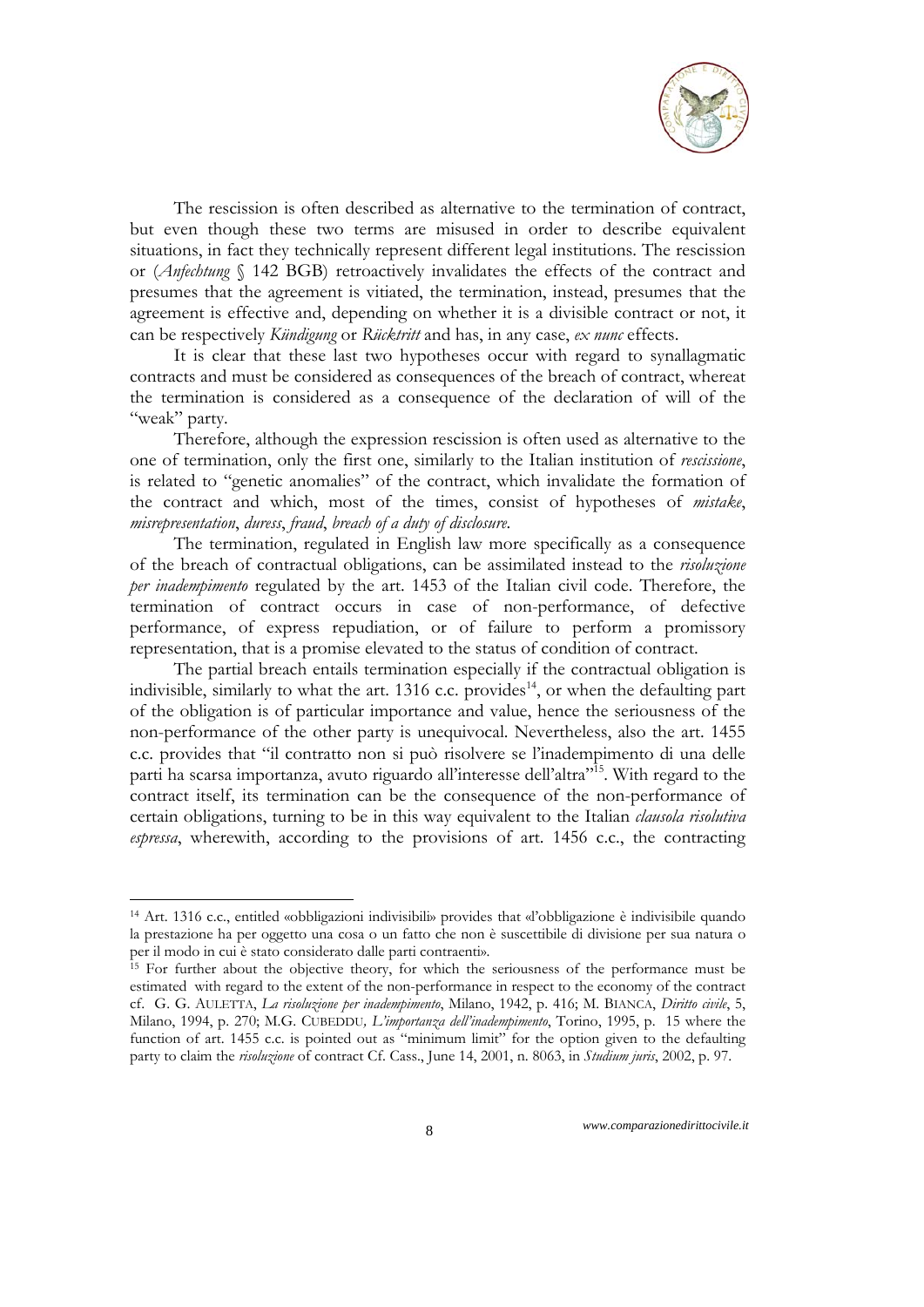

parties can agree on the termination of the contract in case a certain obligation is not performed in compliance with the agreed conditions.

The termination does not have retroactive effects and, similarly to what provided in the Italian legal order (art. 1453 c.c.), once the *risoluzione* is claimed, it is not possible to demand the performance of contract, whereas the reverse can happen; indeed, as a general rule, the party that wants to terminate the contract must, first of all, give notice of termination, a kind of a *diffida ad adempiere* pursuant to art. 1454 c.c.<sup>16</sup>

3. By the expression "frustration of contract", in its widest sense, is meant the effect produced by the impossibility of realizing the purpose underlying the contract, which is defined *impossibilità sopravvenuta* in the Italian legal system, *force majeure* in France and *Unmöglichkeit* in Germany*.*

This expression includes several different types, given that the material impossibility cannot be assimilated to the economic impossibility, or to the supervening "inadequacy" of the performance to satisfy the interest stated at the time of conclusion of the contract. It can be said from the outset that the economic impossibility has had several difficulties in England and represents, somehow, the major difference with respect to the U.S. experience, where the importance of the change of the economic value of the performance has been analyzed in all its aspects.

Among the first forms of frustration fully acknowledged by the English courts, there is the so-called frustration of purpose, by means of which is meant the situation where the performance, though possible, has become useless (namely, there is no longer interest in the performance of contract since its conditions have failed).

A specific form of frustration is the one of adventure, which can be found with regard to specific "commercial" contracts<sup>17</sup>, indicative – though not always – of an only temporary impossibility of performance. As respects to this, famous the case *Jackson v. Union Marine Insurance Co., Ltd* (1874) where the unsatisfied contractor has been given by the judge the right to terminate the charter-party regarding the hire of a ship which had to go from Liverpool to Newport in order to load iron rails but ran aground for several days due to weather perils, constraining in this way the consignor

<sup>16</sup> The following fundamental readings are recommended: A. GUARINO, *La diffida ad adempiere e la* 

*gravità dell'inadempimento*, in *Studi in memoria di Vassalli*, Torino, 1960, p. 965; A.P. MANFREDI, *Natura ed*  effetti del termine nella diffida ad adempiere, in Nuov giur. civ. comm., 1988, p. 187.<br><sup>17</sup> Cf. M.D.L.F., Impossibility: Shipping: ''Frustration of Adventure'', in California Law Review, vol. 10, 4, (may

<sup>922),</sup> p. 338.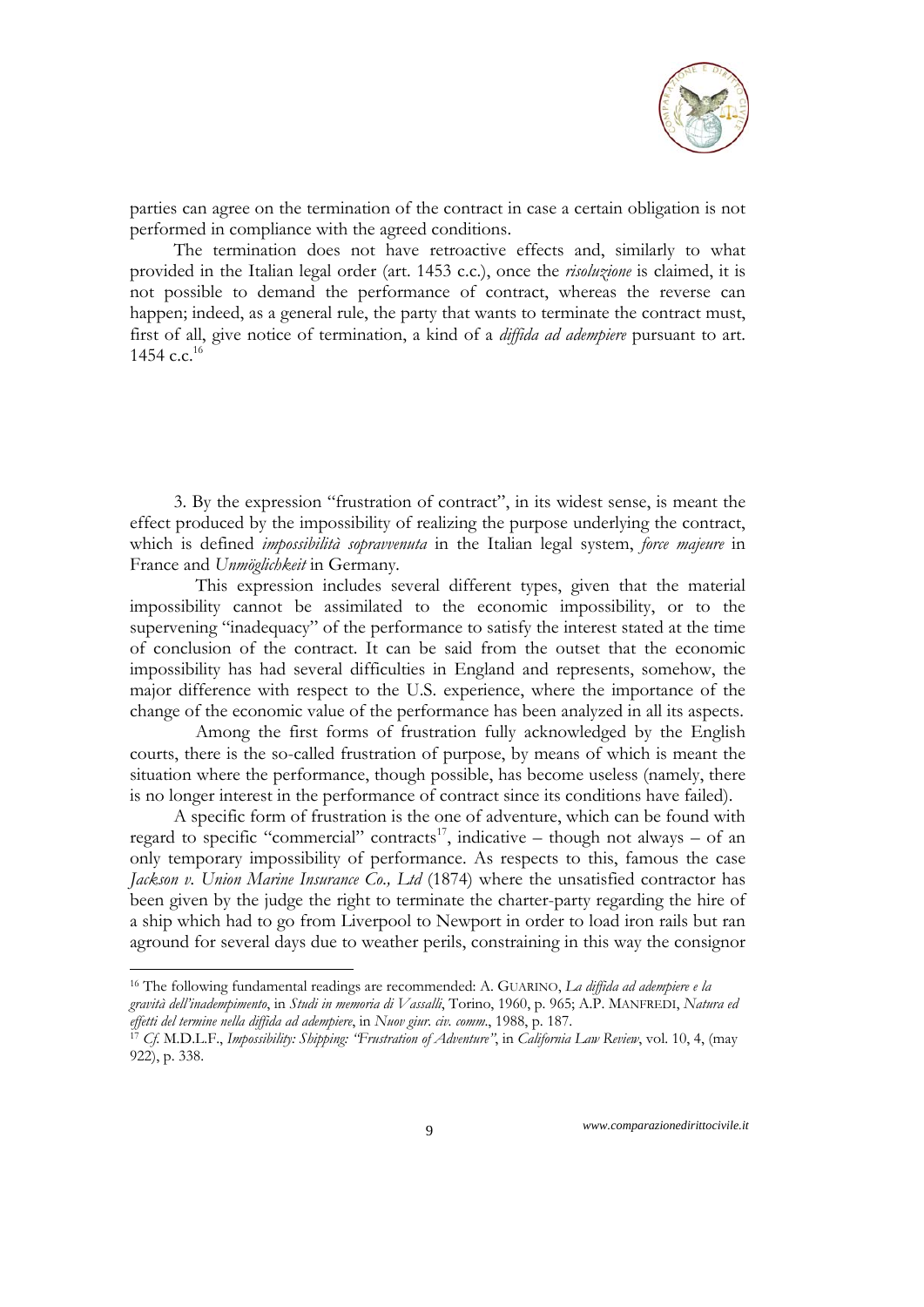

to have recourse to another carrier<sup>18</sup>. Also the one in question is a case of discharge, where, due to delayed performance, there cannot be satisfaction of the interest of the contractual party; the unforeseeable contingency has reflections on the "usefulness" of performance rather than on its "possibility". In fact, even if the performance has not become concretely "impossible", in any case it has turned to be "other thing"<sup>19</sup>.

These are all hypotheses wherein a termination of contract with related discharge occurs, hypotheses which have in common the fact that events or circumstances, wherein there is no deceit nor fault of the defaulting party, have occurred; hence the certainty that frustration never occurs when the event that made the performance impossible is due to liability of the contractual parties.

*Taylor v. Caldwell* is the leading case which established the doctrine of frustration<sup>20</sup>; it pertains to the letting of a music hall which, before the first concert was to be given, was destroyed by fire, following which the lessee claimed compensation on grounds of not being able to use the music hall. The Queen's Bench denied the request of compensation and the most attentive doctrine pointed out that the dismissal of compensation was an inevitable consequence of the nonexistence of the music hall – permanent and necessary condition for the contract to be binding – borrowing in this way from the tradition of civil law systems the determination of the necessary conditions of a contract. In particular, Judge J. Blackburn said that the defendant is not bound to "pay" when "the contract is not to be construed as a positive contract, but as subject to an implied condition that the parties shall be excused in case, before breach, performance becomes impossible from the perishing of the thing without default of the contractor". Besides this leading case, another example of frustration of purpose is the *Krell v. Henry* case, wherein the Court of Appeal justified the partial breach of the debtor who had to pay the rental for a balcony rent in order to watch the coronation of King George – which never took place because of a sudden illness of the King – indicating the coronation procession as foundation of the contract, which nonoccurrence frustrated the purpose of the party<sup>21</sup>.

-

<sup>18</sup> The ship, left on 2 January, ran aground right after its departure, with the possibility – documented by technicians – of restarting its route only in August. The issue was focused on the significance of the clause which envisaged and justified the possible "perils of the sea", whereupon the Court set a "reasonable implementation".

<sup>19</sup> R. DAVID, *Les Contrats en droit anglais*, cit., p. 309.

<sup>20 [1863] 3</sup> B.&S. 826. See also *Cf*. Anson's, *Law of Contract*, cit., p. 491, or, for a more analytical description of the case as well as for an exposition of the underlying *ratio*, see G. TREITEL, *Frustration and Force Majeure*, 2nd edition, 2004, Thomson, Sweet Maxwell, p. 44 *et seq*.

<sup>21</sup> Krell v. Henry [1903] 2 K.B. 740. *Cf*. Various Authors, *Contract Law, (Casebooks on the common law of Europe*), Oxford and Portland, Oregon, 2002, p. 612.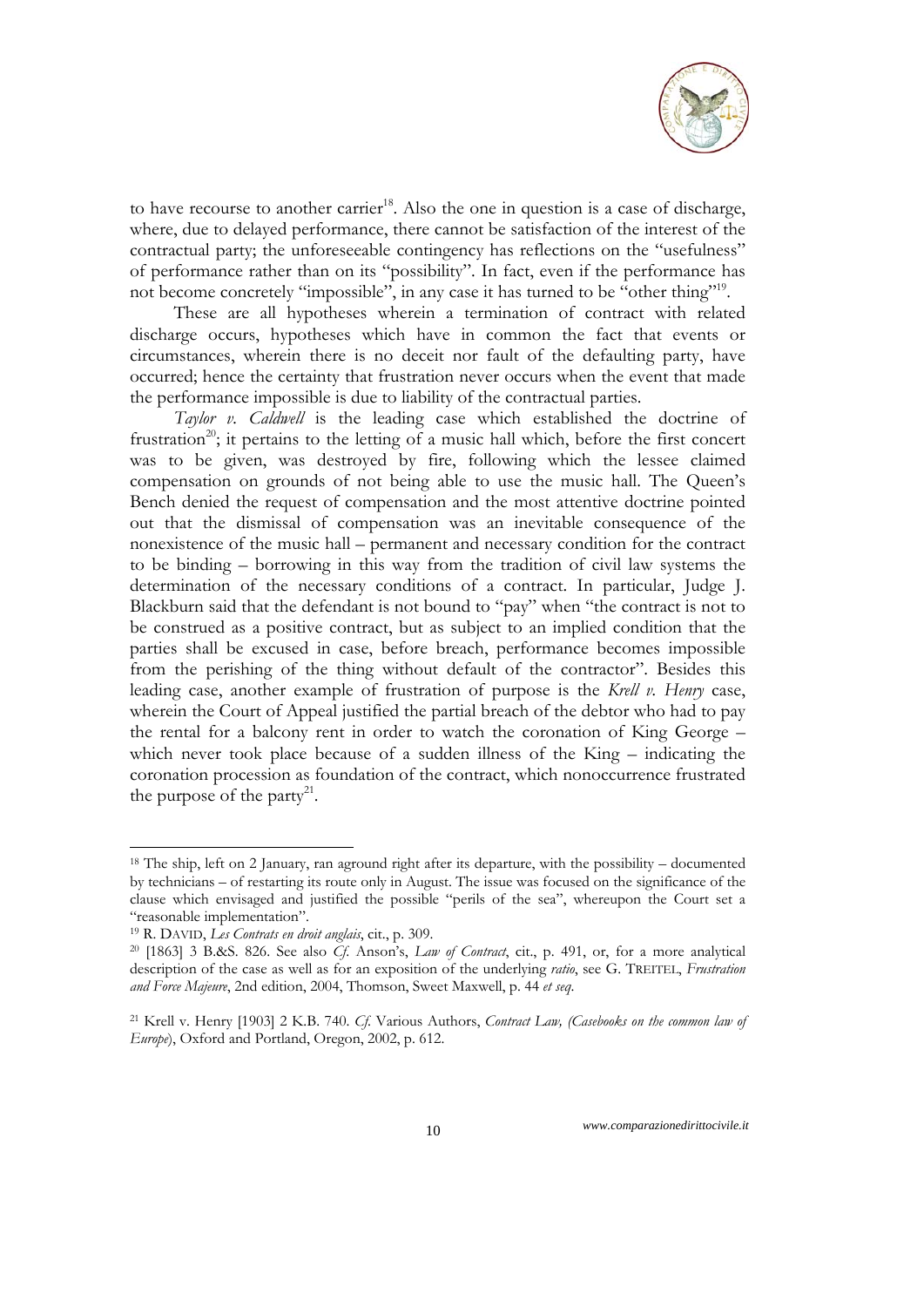

Both cases represent an application of the "undeveloped condition" (i.e. *unentwickelte Bedingung*), concept elaborated by the acknowledged German jurist Windscheid, who first expound that, a "will", an "intention" must be intended as declared under a certain presupposition, should the legal effect be subjected to the permanence of a certain fact and law situation. This well-known elaboration provoked not few critics, given that it raised the risk that the contract might not be depending on the mere inner motivation of the parties; hence, the doctrinal elaboration with the intent to accomplish a process of objectification of the presupposition – compared to the one originally defined by Windscheid – which doctrinal elaboration has brought the problem of the presupposition back to the contents of contract. The following orientations, seemingly distant from the "dogma of will", represent indeed the most coherent expression of it, lifting the undeveloped or unexpressed condition to fundament of the entire contract, insofar as being an expression of a *de facto* situation inferable from the context of the contract – common to both the parties – should its occurrence be independent from their will.

It cannot be denied that the studies on the "presupposition" have since always had, especially in the Italian legal system, connections with the studies on the socalled *teoria delle sopravvenienze*, linked to the reasonableness of the *rebus sic stantibus*  clause. In fact, according to well-established doctrine, as well as to lines of cases, a *presupposizione* is deemed to be invalidated, compromised, by supervening events, every time that, from the contents of the contract, "si evinca che una situazione di fatto, considerata, ma non espressamente enunciata dalle parti in sede di stipulazione del medesimo, quale presupposto imprescindibile della volontà negoziale, venga successivamente mutata dal sopravvenire di circostanze non imputabili alle parti stesse, in modo tale che l'assetto che costoro hanno dato ai loro rispettivi interessi venga a trovarsi a poggiare su una base diversa da quella in forza della quale era stata convenuta l'operazione negoziale, così da comportare la risoluzione del contratto stesso ai sensi dell'articolo 1467 c.c."<sup>22</sup>.

The assertion that considers this a case of frustration requires an examination that remarks the elimination of the implied terms as a consequence of the "supervenience" of some events<sup>23</sup>. In this way, in common law systems, a frustration would occur whenever there is an implied intention of the parties to discharge the bond in case of occurrence of such events. This examination has been sometimes

<sup>22</sup> *Cf*. Cass. n. 633 of 24/03/2006. G.B. FERRI, *Dalla clausola* rebus sic stantibus *alla risoluzione per eccessiva onerosità*, in *Quadrimestre*, 1988, p. 54; M. AMBROSOLI, *La sopravvenienza contrattuale*, Milano, 2002,

<sup>&</sup>lt;sup>23</sup> With regard to this, it is interesting the distinction operated by Criscuoli who lists three types of implied terms: by law (or by statute); by custom (or usage); by the courts (or in fact). G. CRISCUOLI, *Il contratto nel diritto inglese*, Padova, 1990, p. 123. On the additional judiciary power concerning implied terms, see CABELLA PISU, *L'impossibilità sopravvenuta come limite della responsabilità contrattuale nel diritto anglo-americano*, in *Contatto e impresa*, 1990, p.638.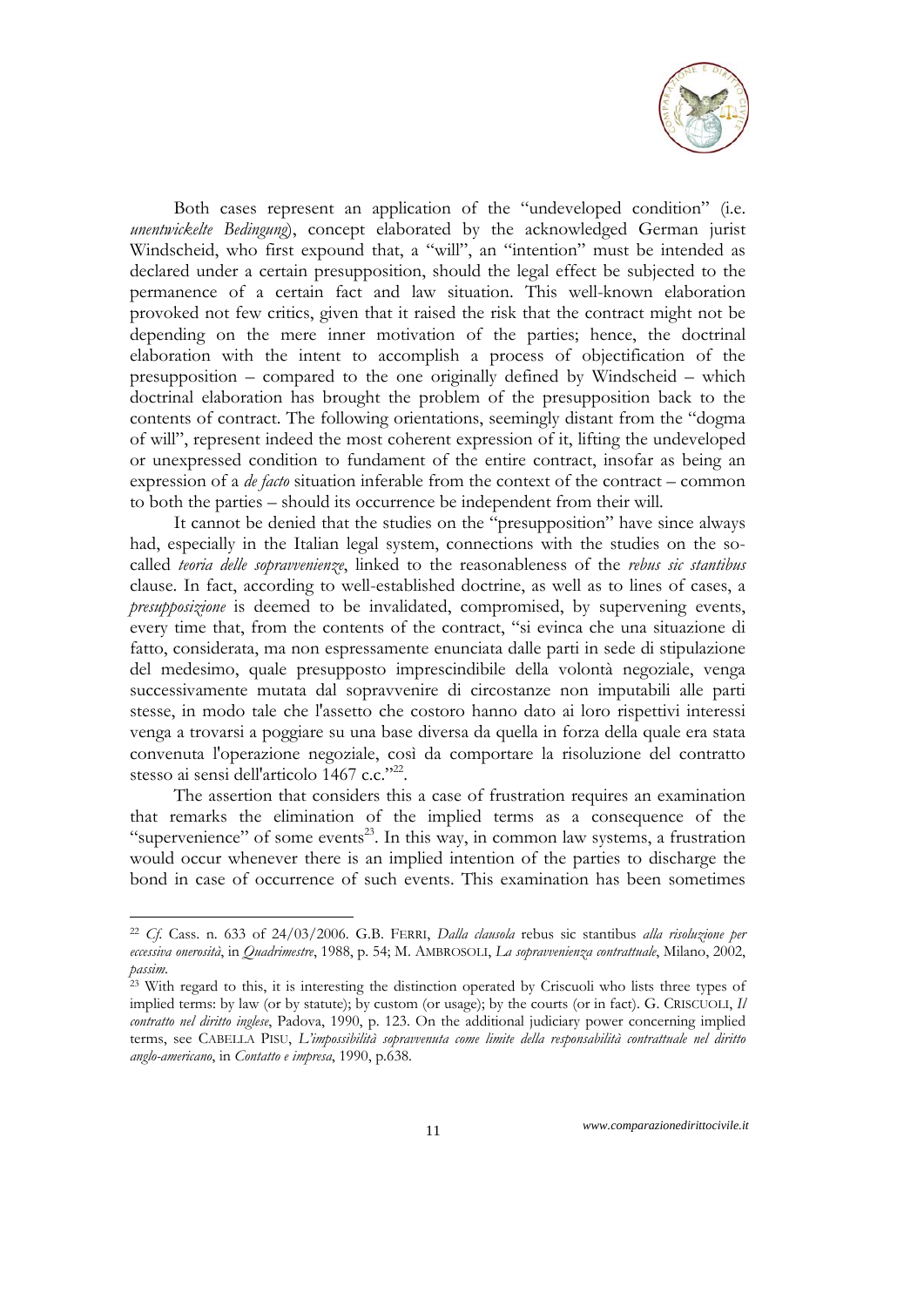

interpreted from a subjective perspective and sometimes from an objective one, depending on whether the judge concentrates his attention on the intentions of the parties, or rather on a reasonable man's intention. The objective interpretation gained the upper hand to the detriment of the subjective one, turning into a different sort of examination known as "theory of just and equitable result", the aim of which is to keep the contract alive so that it can produce its (in compliance with law) effects whenever it is just and reasonable to do so.

This latter theory has had, in any way, interpretative difficulties especially regarding to the analysis of what can be really considered "foundation of contract" so, with this purpose, another theory, named "Theory of radical change in the obligation" and thus aiming at considering frustrated each contract that has undergone a radical change in the obligation $24$ , has arisen.

But these theories, seemingly different from each other, turned out to be mere interpretive phases, which led to an apparently more restrictive interpretation but undoubtedly of easier application of the doctrine of frustration.

In English law, the theory of the implied condition and the related developments of the frustration of contract do not allow to build a uniform framework of situations which justify the termination of contract in case of particular supervening events. The review of the line of judicial cases does not permit the fulfillment of a map which displays when the prior allocation of risks justifies the existence of a contract and the functioning of rules regarding frustration. At any rate, it is possible to notice an extension to the termination of contract when the nonperformance "goes to the roof of the contract", without nevertheless confusing the "conditions" to the "warranties".

In English law, as well as in U.S. law, the conditions that lead to the termination of a contract are closely related to the default of a condition, intended as the promise, on which execution, the right to a valuable consideration depends. It is a condition that concerns the foundation of the contract, hence the expression "fundamental breach": the supervening events cause the dissolution of the foundation of contract, due to the substantial change of the obligations taken by the parties. And sometimes also the term for the performance of the contract may become a reason for the frustration of the contract itself, especially when the "term is found to be an innominate term and its breach has had the effect of depriving the innocent party of substantially what it was intended he should obtain under the contract"<sup>25</sup>.

-

<sup>&</sup>lt;sup>24</sup> On the supervening events which change contractual features, also from a comparative perspective, see Various Authors, *Sopravvenienze e dinamiche di riequilibrio tra controllo e gestione del rapporto contrattuale*, edited by Raffaele Tommasini, Torino, 2003, passim, and in particular, p. 111 *et seq*. 25 For further information about the topic, see P. H. RICHARDS, *Law of contract*, 4th edition, Pearson,

<sup>2006,</sup> p. 271 *et seq*.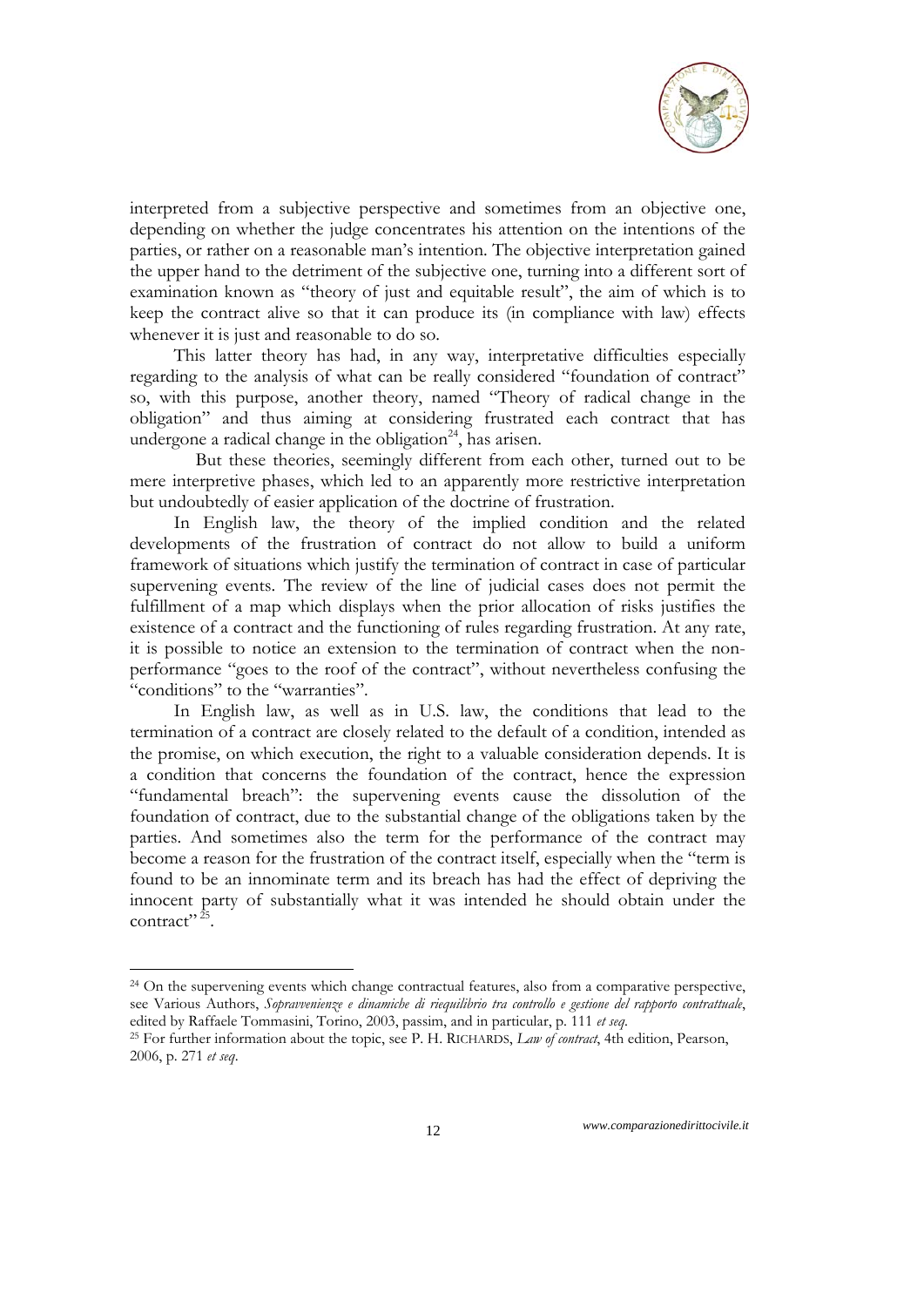

The fundamental breach may be caused by the alteration of the economic balance of the contract, which, however, does not necessarily and exclusively mean an increase of the costs of the performance. Nevertheless, this economic aspect, in order to be relevant for the termination of contract, must be included in a wider concept of impracticability of the purpose agreed by the parties; after all, in general, in case of objective difficulty of performing the contract due to the "onerousness" (i.e. supported by, or relating to a good and valuable consideration) of the performance itself, the risk burdens the debtor.

In the North American experience, unlike in the English one, there are several classifications which describe the different hypotheses of fundamental breach, such as, by way of an example, the one of "pure" impossibility and the frustration. All the cases wherein the performance has become objectively impossible are included in the first one, whereas the circumstances, in which intentions and purposes of the single contractual party (which are combined only by the conclusion of the contract) cannot be satisfied, are included in the frustration.

Regarding the impossibility, it is moreover possible to separate the category concerning the impracticability, often identified with the doctrine of purpose, but different from it insofar as the material aspect of the performance is irrelevant; in fact, the impracticability occurs mainly when terms and ways of performance, different from the settled ones and caused by unforeseeable events, affect the validity of the contract. As for this, it is necessary to remember the aforementioned case where the delayed delivery of goods due to bad weather conditions constrained the contractor to have recourse to another carrier, and where, therefore, the delivery of the first carrier became useless.

The so-called commercial impracticability has been elaborated by the American doctrine as a subcategory of the impracticability. It is focused on the economic aspect – which has been examined by the Courts in an objective, more than subjective, perspective – and analyzes the increase of the cost of performances considering the evaluation of an average man and the nature of the deal<sup>26</sup>. Different, instead, is the position of English judgments, which are tendentially more reluctant

<sup>&</sup>lt;sup>26</sup> Several interesting studies have been conducted through an economic analysis approach, which have divided the topic in three fundamental areas: risk-allocation function; information harvesting function; incentive function. *Cf*. M. CENINI, B. LUPPI, F. PARISI, *The Comparative Law and Economics of Frustration in Contracts*, in *University of Minnesota Law School*, *Legal Studies Research Paper Series*, *Research Paper no. 09-20*. An analysis which follows this approach cannot prescind from the studies conducted by J. GORDLEY, *Impossibility and Changed and Unforeseen Circumstances*, 52 *American Journal of Comparative Law*, 2004, p. 513; H. MUIR WATT, *Analyse économique et perspective solidariste*, in Various Authors, *La nouvelle crise du contrat*, Parigi, 2003, p. 183; M.J. WHITE, *Contract Breach and Contract Discharge Due to Impossibility: A Unified Theory*, 17 *Journal of Legal Studies*, 1988, p. 353; P. TRIMARCHI, *Commercial impracticability in contract law: An Economic Analysis*, 11 *International Review of Law and Economics*, 1991, p. 63; R.A. POSNER-A.M. ROSENFIELD, *Impossibility and Related Doctrine in Contract Law*: *An Economic Analysis*, 6 *Journal of Legal Studies*, 1977, p. 83.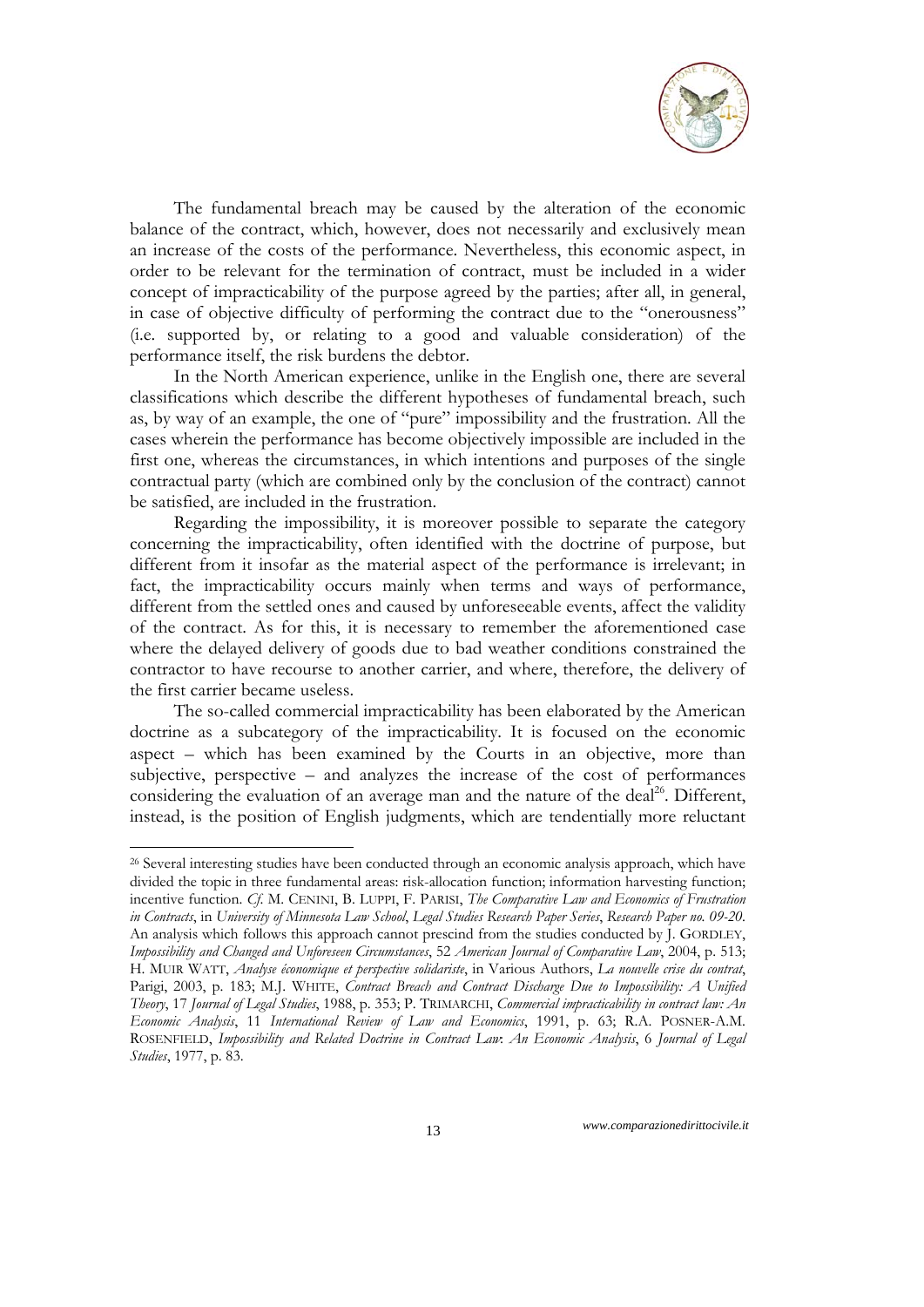

to acknowledge that only the huge increase of costs of production could be cause of frustration<sup>27</sup>. The commercial impracticability, in any case, has always been analyzed from a perspective which does not disregard the importance of the assumptions underlying the contract. The origins of the doctrine of impracticability can be tendentially traced back to the well-known decision of the Supreme Court of California, Mineral Park Land Co v. Howard.

It is possible to notice the distinction between the doctrines of impossibility and impracticability also in the part of the Uniform Commercial Code, the most complete form of codification in the U.S., dedicated to contracts of sale. Two different sections are dedicated to the discipline, underlining in this way this differentiation. Article 2 – 613 releases the seller from the obligation to deliver the goods if «the contract requires for its performance goods identified when the contract is made, and the goods suffer casualty without fault of either party before the risk of loss passes to the buyer»; and Article  $2 - 615$  releases the parties in case delivery «has been made impracticable by the occurrence of a contingency the nonoccurrence of which was a basic assumption on which the contract was made».

From the reading of the latter section, in particular, it is possible to observe how the intention is to underline that an increase of costs of performance is not enough, it must be determined by an objective occurrence. From this, one can infer that the valuation of the unforeseeability of the loss – necessary to discharge the parties – is made on the basis of subjective criteria, though rendered objective. Therefore, what will be analyzed is not the unlikely occurrence of the event, but rather the fact that its non-occurrence is one of the basic assumptions on which the contract was made. Moreover, the U.C.C. clarifies that the impracticability can be declared if it is demonstrated that the debtor has acted in order to eliminate the impediment with a reasonable effort. It follows that the impossibility of performance cannot be caused by any fault or default of the debtor; otherwise a self-induced frustration – incompatible with the *ratio* of the supervening impossibility which imposes the role of independent "third party" on the factors causing the impossibility – would occur.

Furthermore, as an alternative solution to the termination of contract, the Article 2 – 614 allows the debtor to replace the performance which has become impossible or commercially impracticable with a commercially reasonable substitute, reasserting in this way the propensity of common law systems to solve any "inadequacy" in "remedial" terms, and particularly by means of the principle of equivalence. Nevertheless, the offer of remedies – which most of the times guarantee

<sup>27</sup> With regard to this, see the famous case *Herne Bay Steam Boat Co v. Hutton*, where has been pointed out the absence of frustration as the obligations have not become different in nature, so "a contract should be held frustrated if it would be unjust to cling to it in a changed situation". *Cf*. Various Authors, *Contract Law, (Casebooks on the common law of Europe*), cit., p. 615.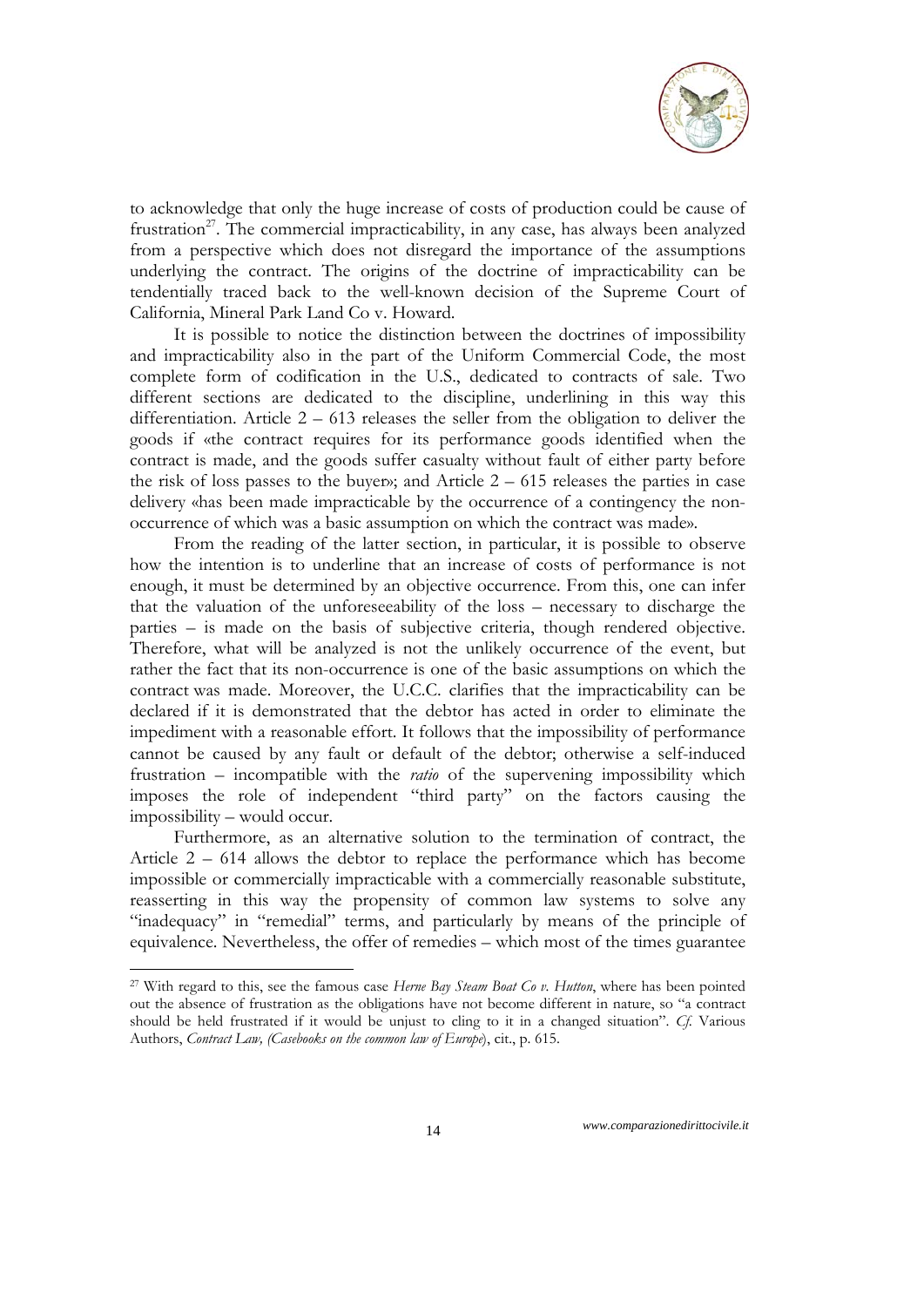

the protection through the principle of equivalence – is always possible, besides rendering, at first sight, always obligatory the performance, even when the nonperformance is without default of the counterpart. This formulation, tempered by the increasing importance of the doctrine of frustration, finds its strength in the wellknown principle of sanctity of the contract.

At the same time, English statute law in the field of frustration is poor, but, certainly, the *Law Reform* (*Frustrated Contracts*) *Act 1943* cannot be disregarded. It has clarified some aspects of the problem concerning the restitution of what has been given before the occurrence of the frustrating event. According to the reference rule which was previously in force, the consequences deriving from the non-performance of contract before the occurrence of the supervening events remained the same, so that the parties were not discharged from the obligations accrued before the occurrence of the event, even if they had become exigible afterwards. Thereby, this could lead to the unpleasant situation wherein one of the parties had to perform even if the valuable consideration had become impossible in the meantime. The 1943 Reform has brought about a better protection to the party insofar as, for instance, there has been an advanced payment, giving it the possibility to recover it, also through indemnity, based on the enrichment of the counterpart.

In any case, in the English legal system as well as in the U.S. one, the "generic" supervening impossibility and unconscionability (or hardship) of one of the performances follow the same doctrinal framework, that is in the field of law which concerns the protection of the party against the effects of supervening events; however, the criteria on which they are based are appreciably different. And in any case, should it be a supervening impossibility, either party would be protected, whereas in case of unconscionability of performance, only the economic interests of one of the parties would find protection<sup>28</sup>.

Finally, other hypotheses of discharge of contract falling within the forms of impossibility can be determined either by legislative intervention or by judicial decisions, and, indeed, the expression "impracticability" has been often used to refer to them precisely because the discharge is not determined by the difficulty of performing within the terms and in compliance with the assumptions directly or indirectly agreed in the contract, but rather by the unlawfulness of performance in the light of the new legislative interventions, as well as of the judgments. It is a type of discharge which is justified also in common law systems.

<sup>&</sup>lt;sup>28</sup> On the little propensity to protect the person who has already performed when the contract becomes frustrated, see T. WEIR, *Non-performance of a Contractual Obligation and its Consequences in English Law*, in Various Authors, *Il contratto di inadempimento. Realtà e traduzione del diritto contrattuale europeo*, edited by L. Vacca, Torino, 1999, p. 71.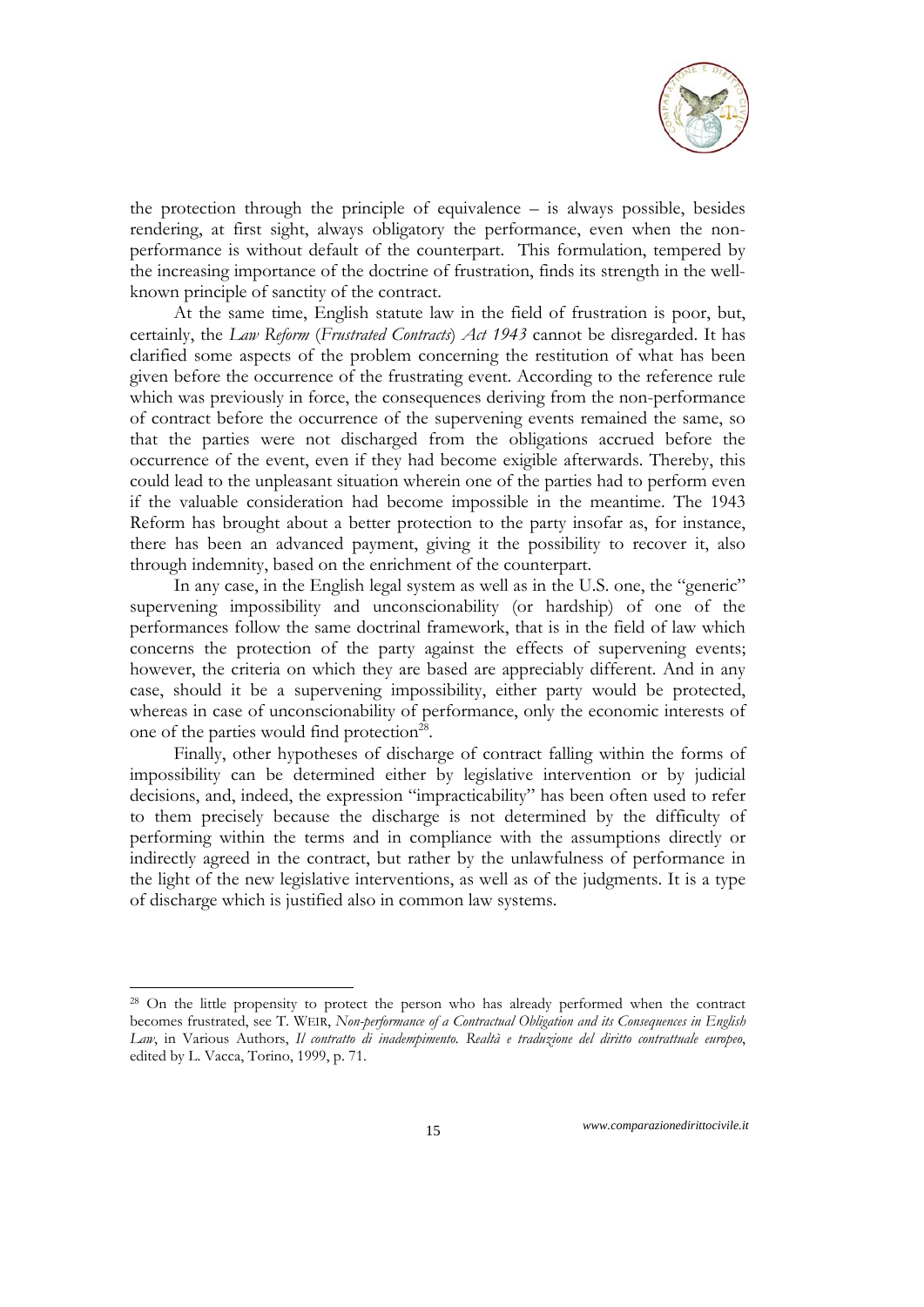

4. The *Gesetz zur Modernisierung des Schuldrechts* has "modernized" the law of contract and has created a uniform notion of non-performance built on the breach of the obligation originating in the contract<sup>29</sup>. The discipline of breach, before the reform, was not regulated in an organic way; all the forms of breach of contract, also the so-called positive ones, used to be redirected to the only generic reason of supervening impossibility. Now the partial performance or the so-called breach of secondary obligations – which express themselves through the obligation of behaving, in the development of the obligatory relationship, in order not to cause detriment to the counterpart – gain their own identity and autonomy from the nonperformance intended in the canonical sense of the term, that is non-performance of the principal obligation.

The reform process concerning contract law and in particular the determination of hypotheses of revocation as well as the acknowledgment of a general discipline about the termination of contract on grounds of nonperformance independent of liability, has clearly taken its cue from UNIDROIT principles and from the principles of European contract law (so-called Ole Lando project) which are based on a uniform concept of non-performance.

The primary role of the supervening impossibility category has been somehow replaced by a uniform concept of "breach of obligation", which comprises in the category of non-performance also those aspects which, although fully recognized by the doctrine, were not integrated in any provision (*cf*. § 241 BGB).

In the past, there was not a clear distinction between subjective impossibility and objective impossibility, but – similarly to what happens in the Italian legal system – there was only the supervening impossibility in case that generic impossibility was without fault of either party (§275 BGB).

There was a general form of termination where one could find the hypotheses resulting from the impossibility of performance (*Unmöglichkeit*), from delay (*Verzug*) and from the presence of defects related to the subject matter of the contract. The discipline of default was closely related to the supervening impossibility of performance, on the basis of which the other types – which were already object of provisions in other civil law countries – were built. The supervening impossibility, always indicated as foundational reason of the termination of contract, today is only one of the expressions of the *Pflichtverletzung* (i.e. breach of obligation) – to which the new BGB provisions dedicate particular attention – but gains primary importance in the whole discipline of the termination of contract, in accordance with the main

<sup>29</sup> About the reform, bibliography is very extensive. *Ex Pluribus*, *cf*. C.W. CANARIS, *La riforma del diritto tedesco delle obbligazioni. Contenuti fondamentali e profili sistematici del Gesetz zur Modernisierung des Schuldrechts*, Padova, 2003, *passim*; J. M. SMITS, *The German Schuldrechtsmodernisierung und Europäisches Vertragsrecht*, Tübingen, 2008, passim; R. ZIMMERMANN, in Stefan Vogenauer § Stephen Weatherill, *Contract Law Reform: The German Experience*, *The Harmonisation of European Contract Law*, Oxford, 2006, p. 76.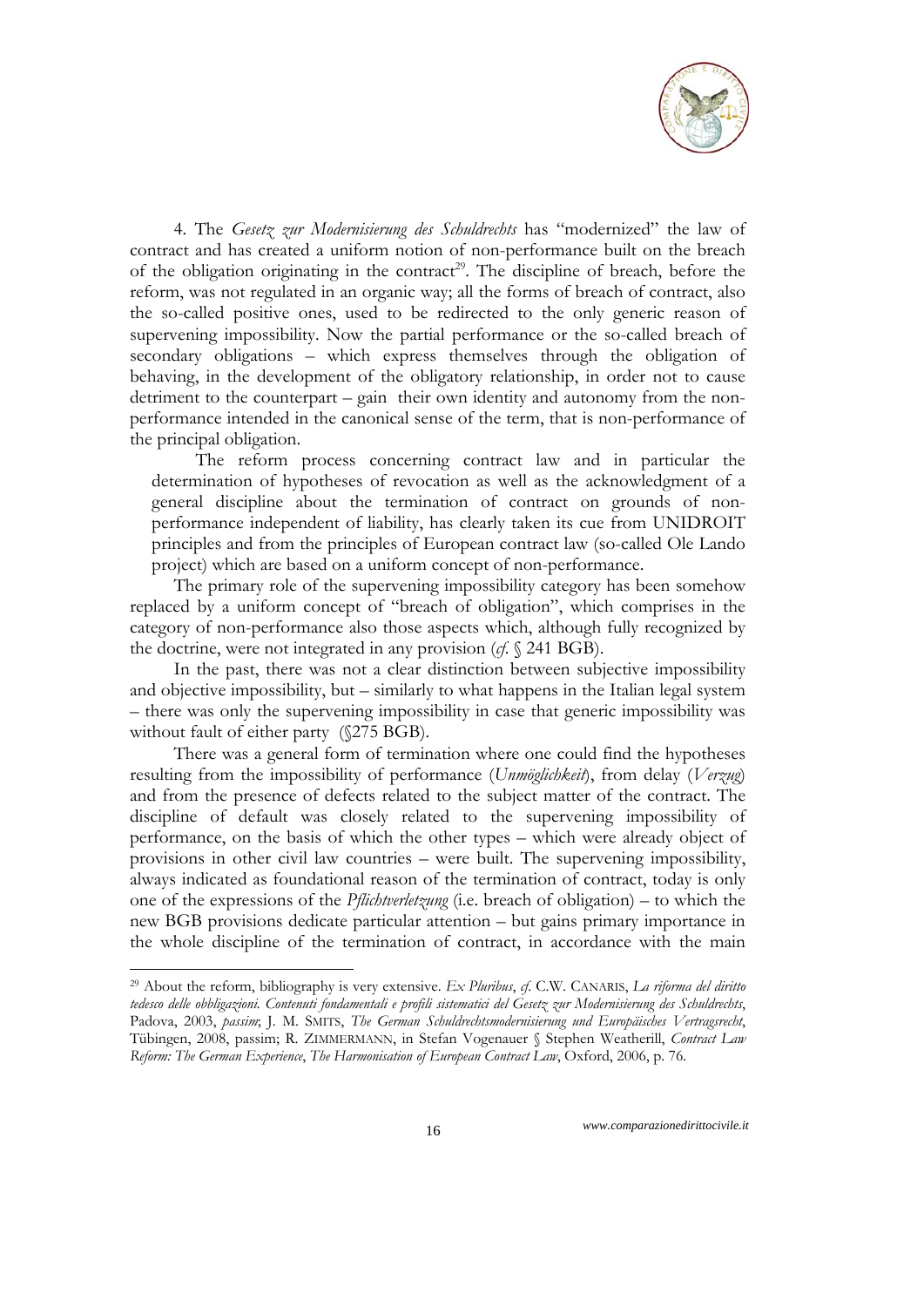

orientation expressed by the new sources of European private law (Vienna Convention, Unidroit Principles, Principles of European Contract Law, Common Frame of Reference). It is therefore possible to find in the new BGB provisions the several types of impossibility: objective (of fact or material), subjective, original, supervening and economic (so-called loss of foundation of contract); saying that, for all these forms, the impossibility, independently of responsibility for the failure, releases the debtor. Of particular interest is the «personal» impossibility, about which it is helpful to mention the example case of the singer who cancels the performance due to serious illness of her child<sup>30</sup>. What is relevant is not the interest of the creditor, but rather the interest of the debtor, whose performance cannot be claimed because impossible, or better, not "acceptable" (*Zumutbarkeit*) 31. The impossibility of fact is another form of impossibility that has raised several critics. It is linked to economic necessities which objectively seem to endanger the *pacta sunt servanda* principle but that are indeed justified by reasonable economic analyses $^{32}$ .

The analysis of the different aspects of the supervening impossibility has been clearly facilitated by the introduction in the BGB of the *Vermutung*, which was known until then only due to the contribution of doctrine and judgments.

Moreover, the possibility of refusing the performance has been introduced. This concept is related to the forms of absolute impossibility, as well as to the ones concerning the "irrecoverableness" of performance, sometimes linked to the economic impossibility. The new category allows refusing the performance whenever it is unacceptable and it is a consequence of the introduction in BGB provisions of the concept of *Unzumutbarkeit*, which somehow seems to replace the one of the supervening impossibility. In these new terms, the *Unzumutbarkeit* of the performance is a sufficient condition for the debtor to lose his right to a valuable consideration, without prejudice to the right of restitution.

In other words, new forms of "relative" impossibility come to light. It becomes moreover possible to claim together for the termination of the contract and the compensation, and in this case, as we will see, independently for responsibility for the failure. In particular, according to the provisions of §325 BGB, in case of reciprocal contracts, the right to demand damages is not excluded by revocation; therefore it is not considered as an alternative to it, as it is, instead, in other civil law systems.

1

<sup>30</sup> Example elaborated by C.W. CANARIS, *Contenuti fondamentali e profili sistematici del Gesetz zur Modernisierung des Schuldrechts*, in C.W. CANARIS, *La riforma delle obbligazioni del diritto tedesco delle* 

<sup>&</sup>lt;sup>31</sup> The fact that this case of justified breach for "personal interests" is being considered among the other forms of supervening impossibility can be clearly deduced also by the reasons of the bill of law, *Cf*., *Bundestagsdrucksache*, 14/6040, p. 130. 32 J. WILHELM, *Schuldrechtsreform 2001*, in *Juristenzeitung*, 2001, p. 866.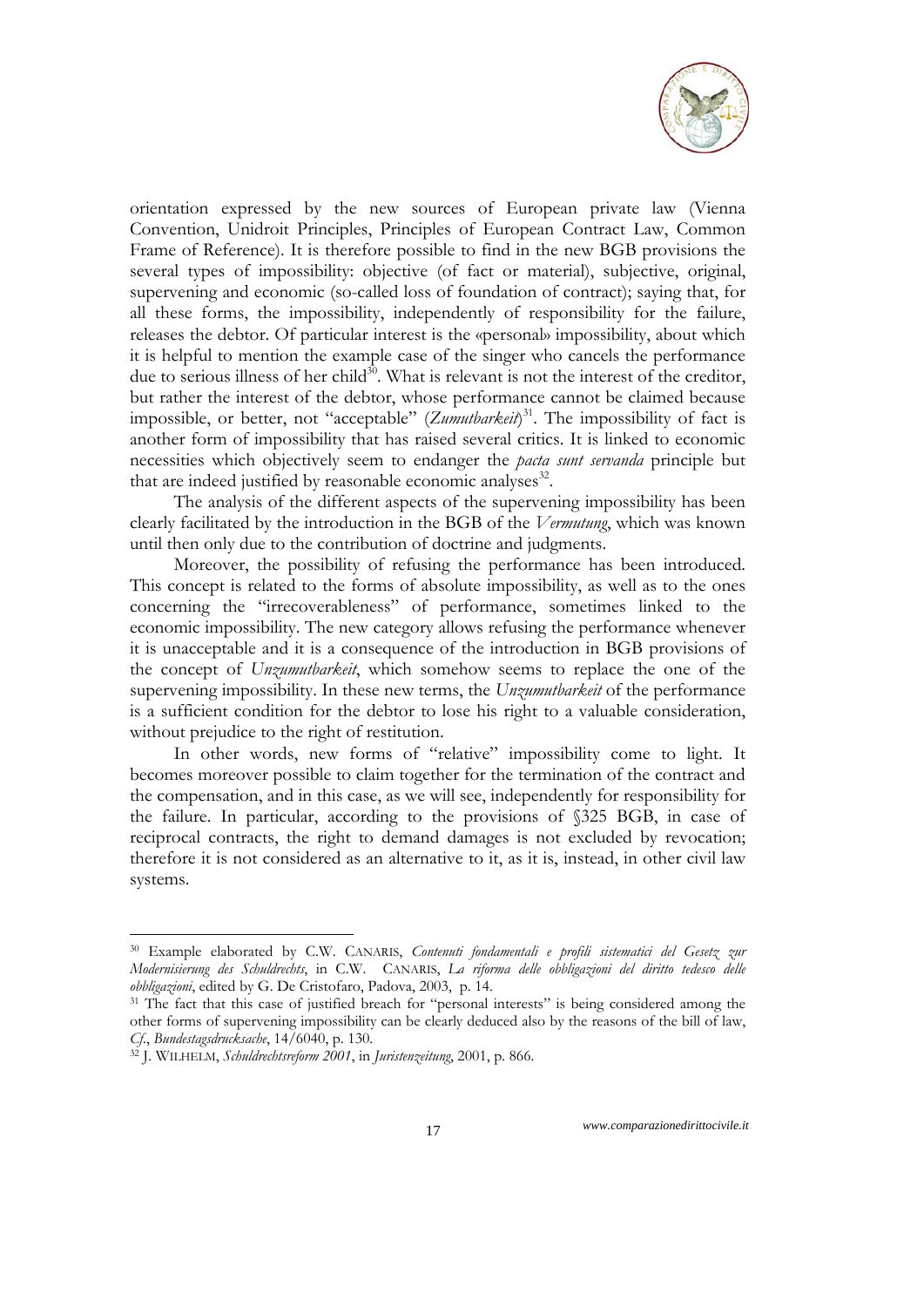

Another problem, now solved, was the one concerning the old formulation of § 306 BGB, which gave primary importance to the maxim «*ad impossibilia nemo temetur*» and according to which: «Ein auf eine unmögliche Leistung gerichteter Vertrag ist nichtig».

The equation impossibility of performance - nullity of contract has been clearly disproved by the new § 311a, according to which the validity of a contract is not excluded by the fact that the debtor is released by the duty of performing according to §275, 1° and 3° paragraph, or by the fact that the performance is already impossible at the time of conclusion of the contract. Moreover, according to § 311a, 2° paragraph, in presence of the aforementioned circumstances, the creditor may claim the debtor for compensation as an alternative obligation to the original one which has become "impossible". This does not apply if the debtor demonstrates that was not aware of the original impossibility of the performance and is also not responsible for this lack of awareness. Nevertheless the impossibility of the performance entails the "irrecoverableness" of the performance itself, as well as it eliminates the duty of performing. So, this "lack" in the contract is replaced by a new obligation, introduced as a compensation for the creditor since the purposes of the contract do no longer exist. However, this new obligation occurs only if at the time of the conclusion of the contract the debtor either was aware of the obstacle, or ignored it for a reason for which he is accountable<sup>33</sup>. These new provisions confirm the new importance of the concept of responsibility as closely related to the discipline of compensation, which gains more autonomy from the rigid principle of warranty.

 The principle of warranty (as a rigid instrument of control) has had somehow a secondary role, but at the same time it is possible to notice that the assessment concerning the responsibility of the impossibility is not based on the demonstration of the fact that the debtor concurred to make the performance impossible, but rather concerns the state of unawareness of the "irrecoverableness" of the performance.

This choice of the reform goes beyond the objective approach based on the assumption that the debtor, with the conclusion of the contract, assumes the warranty of being able to perform and becomes in consequence compelled, independently of the liability.

Moreover, the new direction of the reform, which is based on the presumption of validity of the contract (§ 311 a), has not insignificant consequences on the determination of the damage, which now has to be determined in the light of the positive contractual interest. The previous provision, which excluded the validity of the conclusion of a contract concerning an impossible performance, led, instead, to a

<sup>-</sup>33 G. HOHLOCH, *La codificazione degli obblighi di protezione e della responsabilità per culpa in contraendo*, in Cian, *La riforma dello Schuldrecht tedesco: un modello per il futuro diritto europeo delle obbligazioni e dei contratti?*, Padova, 2004, p. 243.